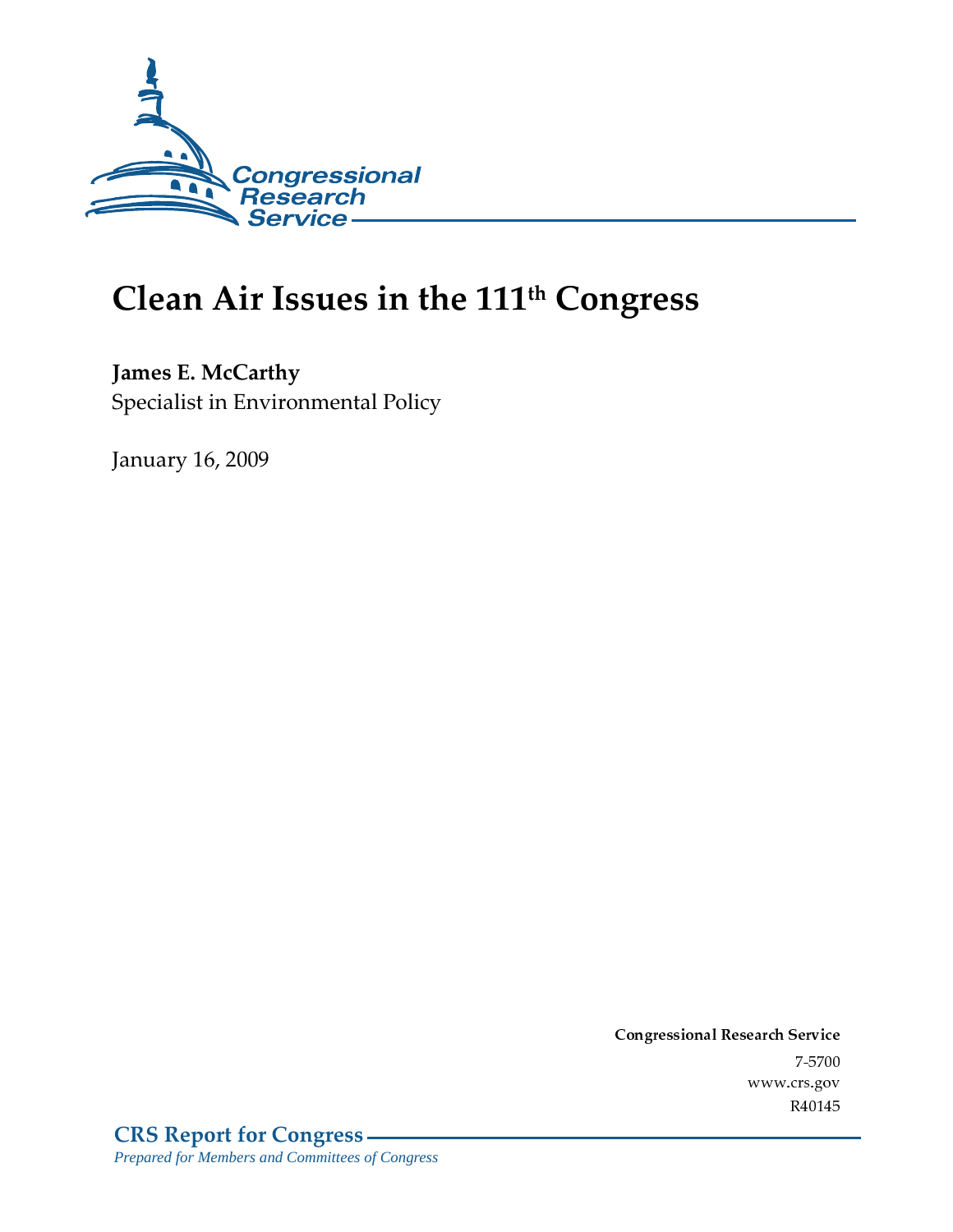## Summary

Attention to clean air issues in the 111<sup>th</sup> Congress is expected to focus on climate change and the regulation of emissions from electric utilities. In the last Congress, at least half a dozen bills were introduced to address electric utility air emissions and about a dozen bills addressed the regulation of greenhouse gases (GHGs) economy-wide. None passed. The Lieberman-Warner bill to establish a cap-and-trade system for GHGs (S. 2191/S. 3036) was reported by the Environment and Public Works Committee and debated briefly on the Senate floor. Bills similar to this are expected to have a high priority in the new Congress.

The Bush Administration's EPA made a number of clean air regulatory decisions that have been vacated or remanded to the agency by the courts. Among these were decisions on mercury emissions and the long-range transport of conventional pollutants (sulfur dioxide  $[SO<sub>2</sub>]$  and nitrogen oxides [NOx]) from power plants, as well as decisions on whether EPA and the states can use existing Clean Air Act authority to regulate GHGs. EPA could resolve most of these issues through regulations (and in some cases, it would appear that the new Administration intends to do so); but Congress might also address the issues through legislation. Legislating might resolve ambiguities in current law, and, depending on how the legislation is drafted, could reduce the likelihood of court challenges.

Among the electric utility issues, the most immediate involve  $SO<sub>2</sub>$  and NOx. Both pollutants travel long distances, contributing to nonattainment of air quality standards in downwind states. EPA had promulgated cap-and-trade programs for the two pollutants in 2005 through a regulation known as the Clean Air Interstate Rule (CAIR). The first phase of this rule is to take effect in 2009 and 2010, but only for a temporary period: the D.C. Circuit Court of Appeals vacated CAIR in July 2008, later modifying its decision to allow the rule to remain in effect until EPA drafts an alternative. Without CAIR, most Eastern states would have a huge gap in their emission control programs; thus, there is general agreement among the states, electric utilities, and environmental groups that the CAIR rule or something like it should be salvaged. As part of any new CAIR regulation, many states and environmental groups would like a more stringent second phase than the vacated regulations would have provided. A number of additional questions need to be addressed, the most basic of which is whether Congress, EPA, or the courts should be the venue for efforts to restore CAIR. If legislation is to be considered, further issues will be whether to include mercury and carbon dioxide controls in the bill. Electric utilities are the largest emitters of both.

Throughout the Bush years, states interested in setting more stringent environmental standards developed and implemented regulations that went well beyond the requirements of federal law. The Clean Air Act provides no federal preemption of state controls on stationary sources of emissions. In the case of mobile sources, however, there is a general federal preemption, with the exception that California (which developed the nation's first emission controls on cars and trucks) may seek a waiver for standards if they are, in the aggregate, at least as stringent as comparable federal standards and the state needs the standards to meet compelling and extraordinary conditions. If California is granted such waivers, other states with poor air quality may then adopt identical standards. Of particular interest during the last year has been California's request for a waiver to control greenhouse gas emissions from cars and light trucks. EPA denied that waiver request in March 2008. The Obama Administration plans to reverse that decision.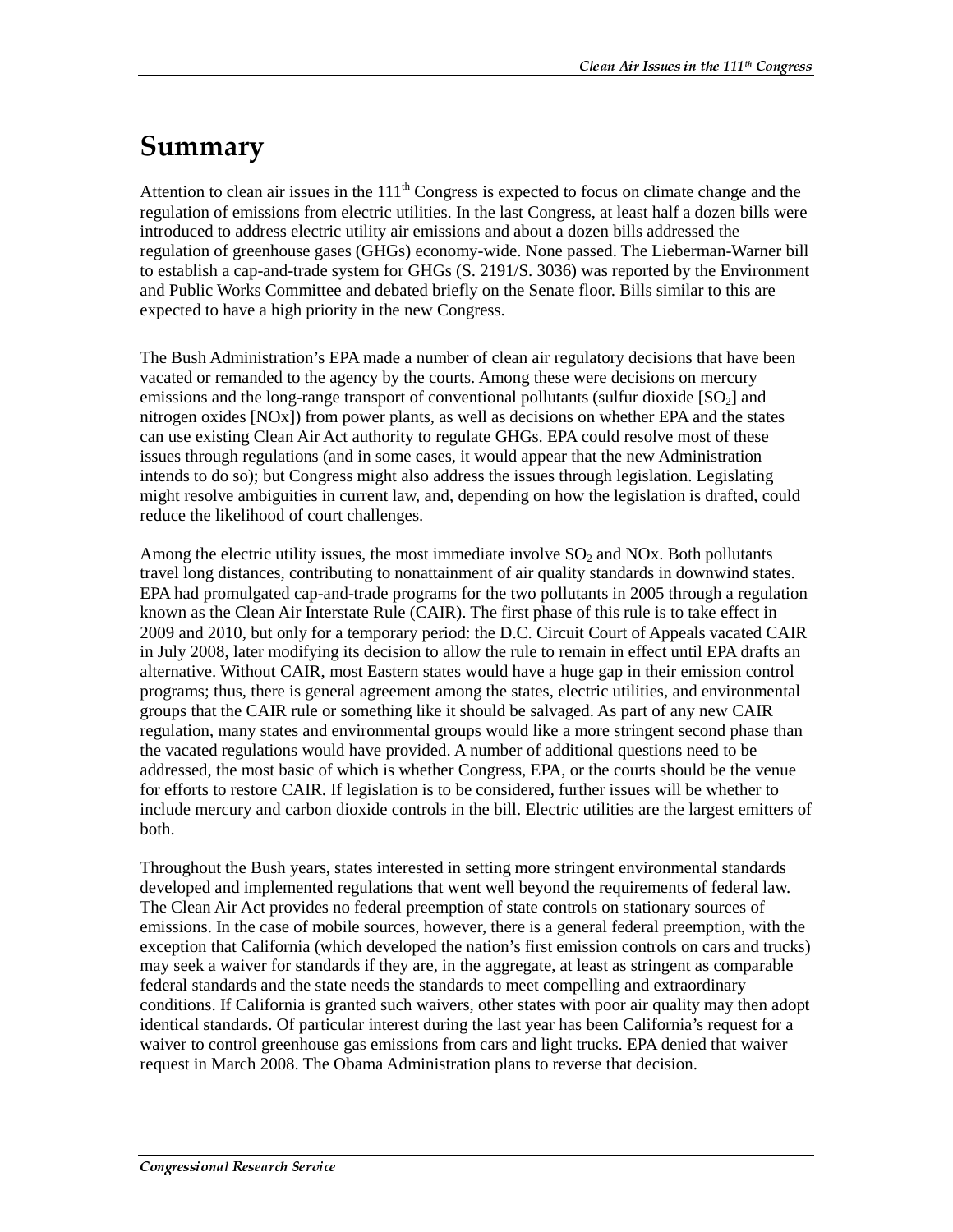## **Contents**

| Should Legislation Focus on Individual Sectors, the Economy as a Whole, or |  |
|----------------------------------------------------------------------------|--|
|                                                                            |  |
|                                                                            |  |
|                                                                            |  |
|                                                                            |  |
|                                                                            |  |
|                                                                            |  |
|                                                                            |  |
|                                                                            |  |
|                                                                            |  |
|                                                                            |  |
|                                                                            |  |
|                                                                            |  |
|                                                                            |  |
|                                                                            |  |
|                                                                            |  |
|                                                                            |  |
|                                                                            |  |

## Contacts

|--|--|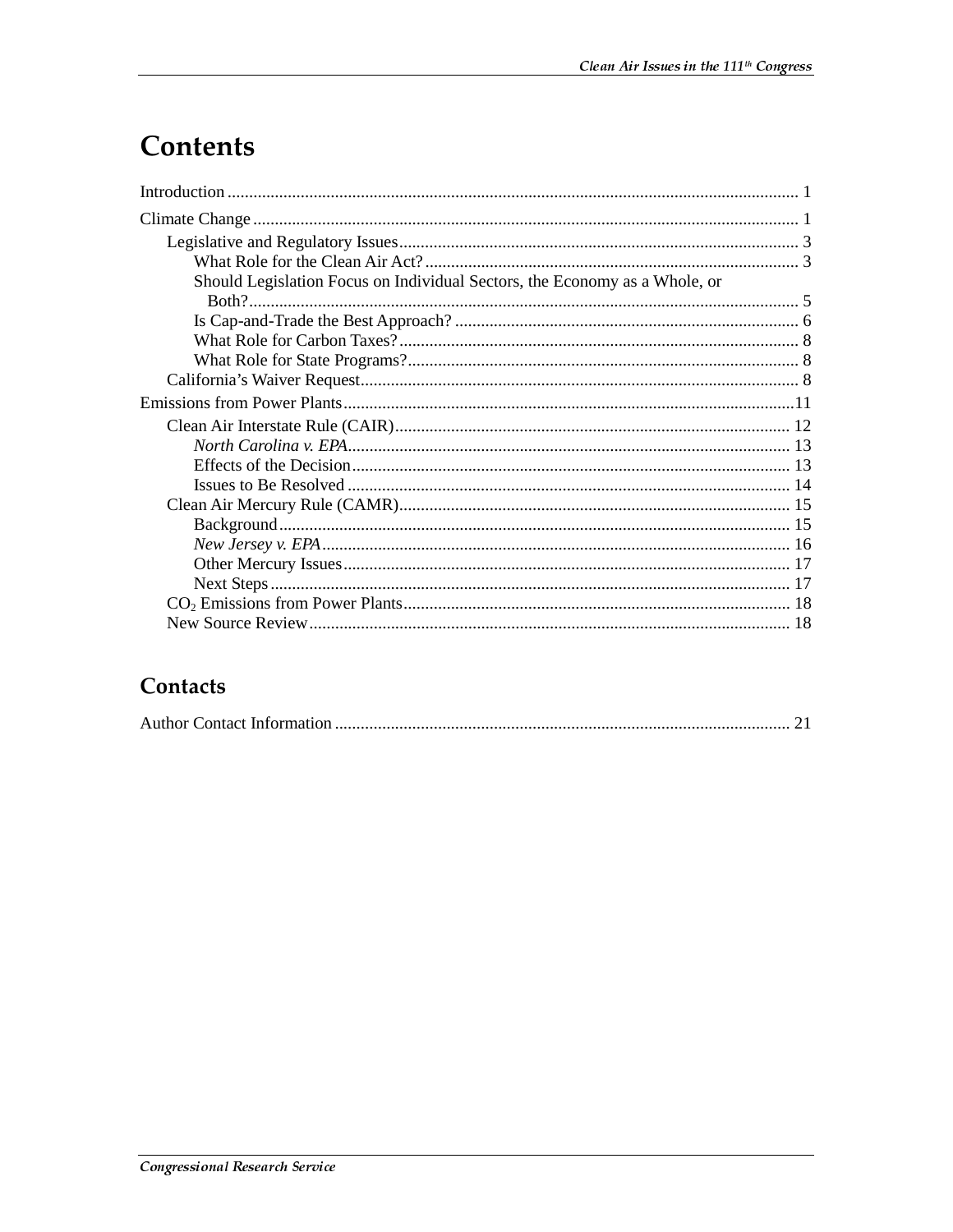## <u>Introduction</u>

Attention to air quality issues in the  $111<sup>th</sup>$  Congress is expected to focus on climate change and the regulation of emissions from electric utilities. The last Congress devoted considerable attention to climate change: hearings were held by at least 10 committees, and 17 bills to cap emissions of greenhouse gases (GHGs) were introduced.<sup>1</sup> Legislation was not enacted: a combination of opposition within the Congress and the opposition of the Bush Administration to anything beyond research and voluntary emission reductions caused Congress to move on to other issues. With fewer opponents of climate legislation in the  $111<sup>th</sup>$  Congress and an incoming Administration committed to action on the issue, both the House and Senate are expected to begin moving climate legislation this year.

Congress may also address several issues related to emissions of conventional pollutants (sulfur dioxide and nitrogen oxides) and mercury from electric utilities. Regulations addressing these emissions were vacated by the D.C. Circuit Court of Appeals in 2008, leaving major gaps in EPA and state regulations. While EPA can develop new regulations that address the court's concerns, legislation might provide a quicker and more straightforward solution, resolving ambiguities in current law and reducing the likelihood of further delays from litigation.

This report provides a brief overview of these issues, and will be updated throughout the Congress to reflect current developments.

## **Climate Change**

Climate change (often referred to as global warming) has been of interest to the Congress on some level for more than 30 years. Hearings on the topic occurred as early as 1975, with as many as 250 additional hearings since that time. In 1992, the United States ratified the U.N. Framework Convention on Climate Change (UNFCCC), which established a goal of reducing developed countries' greenhouse gas emissions to 1990 levels by the year 2000. In 1997, the parties to the UNFCCC, as a first step to advance stronger measures, negotiated binding emission reductions for developed countries in the Kyoto Protocol. The United States subsequently rejected the Protocol, focusing instead on research and on voluntary emission reduction programs.<sup>2</sup> Despite existing programs, U.S. emissions of greenhouse gases have continued to climb: in 2005, U.S. emissions were 15% higher than in 1990.<sup>3</sup>

In recent years, Congress has expressed renewed interest in climate issues for several reasons. Perhaps the most important factor has been the continued strengthening of the science supporting the connection between emissions of greenhouse gases and climate changes, including mounting

<sup>&</sup>lt;sup>1</sup> Twelve of the 17 would have established economy-wide cap-and-trade programs. The other five bills would have established cap-and-trade programs for the electric utility sector only.

 $2$  The Bush Administration focused voluntary efforts on reducing the "greenhouse gas intensity" of the economy, i.e., the amount of greenhouse gases emitted per unit of economic activity. GHG intensity has consistently declined since the 1970s; but the rate of economic growth has outpaced the intensity reductions, leading to an increase in emissions. The Administration's target was little more than would likely have occurred without its policy.

<sup>&</sup>lt;sup>3</sup> World emissions also grew in the period. According to the World Resources Institute, world emissions of GHGs grew 26% from 1990 to 2005.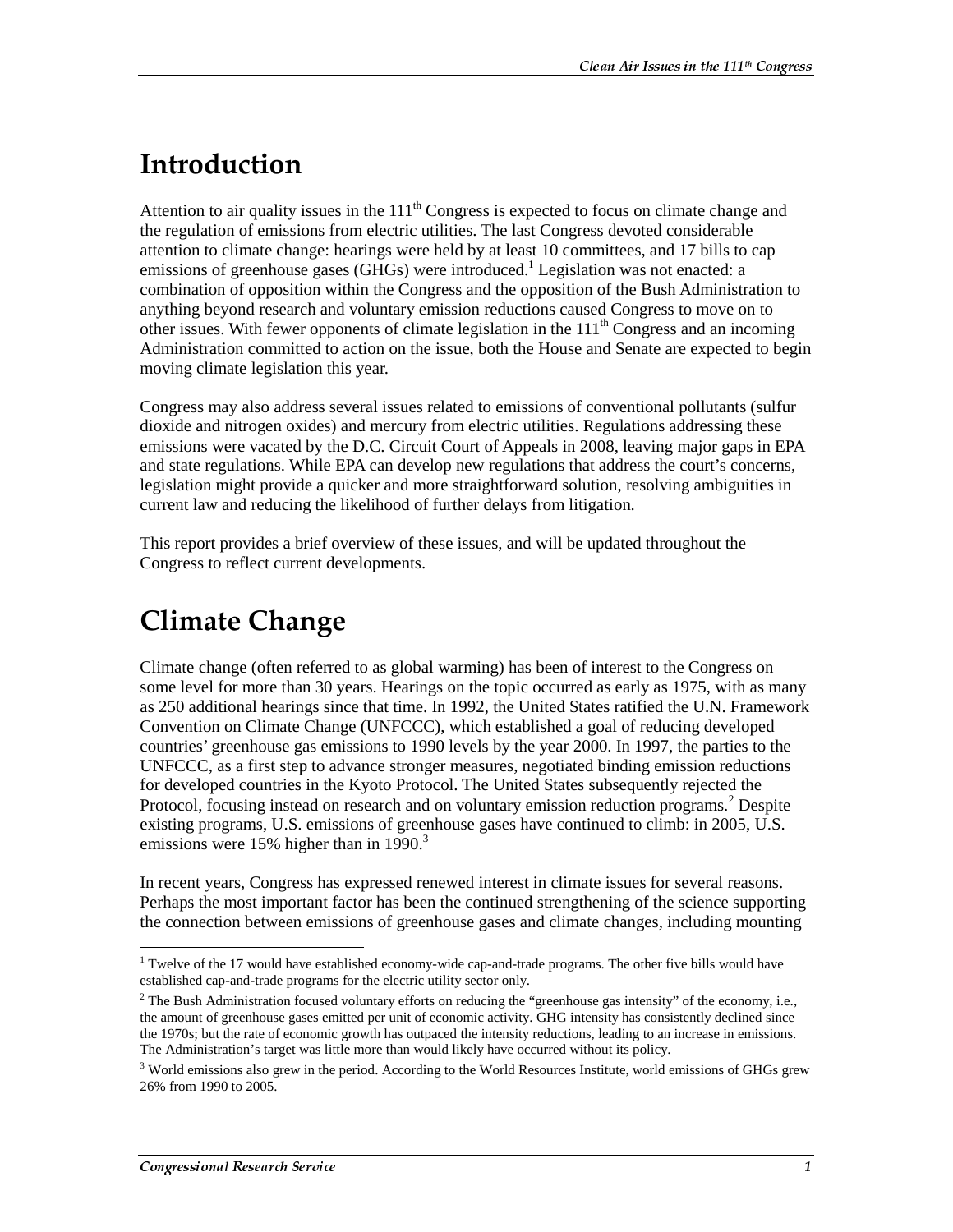evidence that glaciers and polar ice caps are shrinking, global average temperatures are rising, and other climate-related phenomena are occurring. (For a summary of the science, see CRS Report RL33849, *Climate Change: Science and Policy Implications*.) In response, about two dozen states have entered into regional agreements to address the issue. (For a summary of state actions, see CRS Report RL33812, *Climate Change: Action by States to Address Greenhouse Gas Emissions*.) There has also been a shift in attitude on the part of some in industry, prompted in part by the growing patchwork of state-level and foreign requirements. New business coalitions have formed to urge Congress to address the problem, or to influence any legislation that Congress might consider.<sup>4</sup>

Congress was already beginning to respond to these changes before the 2006 elections. In the 109<sup>th</sup> Congress, in 2005, the Senate passed a Sense of the Senate resolution that acknowledged a "growing scientific consensus" that human activity is a substantial cause of greenhouse gas accumulation in the atmosphere, causing average temperatures to rise, and called for a mandatory, market-based program to limit greenhouse gas emissions.<sup>5</sup> On a complicated issue such as greenhouse gas limits, the devil is in the details: agreement on general principles does not necessarily presage agreement on detailed legislative proposals. One detailed proposal reached the Senate floor prior to the  $110^{th}$  Congress: the McCain-Lieberman bill (S. 1151 in the 109<sup>th</sup> Congress, S. 139 in the 108<sup>th</sup>) would have established a mandatory cap-and-trade greenhouse gas reduction program. It was debated in the 109<sup>th</sup> Congress as an amendment to the Energy Policy Act of 2005 (S.Amdt. 826) and defeated by a 38-60 vote; as stand-alone legislation, a slightly different version was defeated 43-55 in the  $108<sup>th</sup>$  Congress.<sup>6</sup>

In the  $110<sup>th</sup>$  Congress, there was new impetus. In the Senate, the Chairs of both the Environment and Public Works Committee and the Energy and Natural Resources Committee announced their intentions to move legislation; the Environment and Public Works Committee approved S. 2191, amended, December 5, 2007, by a vote of 11-8. The bill was reported (S.Rept. 110-337) May 20, 2008, and Senate debate on a modified version of the bill (S. 3036) began June 2. A motion to invoke cloture failed, however, June 6, on a vote of  $48-36$ .<sup>7</sup> In the House, the Speaker urged quick action, but markup of legislation did not occur. The Energy and Commerce Committee, which has jurisdiction, held a number of hearings and posted four white papers describing aspects of a possible cap-and-trade program on its website, before producing a discussion draft of climate change legislation, October 7, 2008. The same committee has jurisdiction over the related issue of

<sup>4</sup> For example, see "Businesses Call on Congress to Act in 2007," *Daily Environment Report*, January 23, 2007, p. A-1. The article reported that the formation of the U.S. Climate Action Partnership, initially a coalition of 10 large U.S. energy and manufacturing firms. They were joined by environmental organizations in calling on Congress to approve legislation in 2007 that would create an economy-wide cap-and-trade system to cut the nation's greenhouse gas emissions, saying they would support legislation that would cap U.S. emissions at 2007 levels by 2012 and gradually reduce them by 60 percent to 80 percent by 2050. The companies included Alcoa, BP America, Caterpillar Inc., Duke Energy, DuPont, General Electric, Florida Power & Light, Lehman Brothers, PG&E, and PNM Resources. Since the coalition's formation, other large companies, including all three domestic auto manufacturers and the oil company ConocoPhillips, have joined the coalition. For more information, see [http://www.us-cap.org/]. See also, "Exxon Mobil Greens Up Its Act," *Fortune*, January 26, 2007, which notes: "In its ubiquitous corporate advertising, the company is talking about what actions should be taken to reduce greenhouse gas emissions, instead of questioning the science of climate change.... That's a turnabout from the late 1990s and early 2000s when Exxon led the opposition to the Kyoto Protocol and provided funding for think tanks that challenged mainstream science."

 $5$  The resolution, which was Section 1612 of the Senate energy bill (H.R. 6, as amended by S.Amdt. 866), was not included in the enacted version of the bill, P.L. 109-58.

 $6$  The bill that was defeated was S. 139, as amended by S.Amdt. 2028.

<sup>&</sup>lt;sup>7</sup> The vote to invoke cloture was on an amendment in the nature of a substitute, S.Amdt. 4825.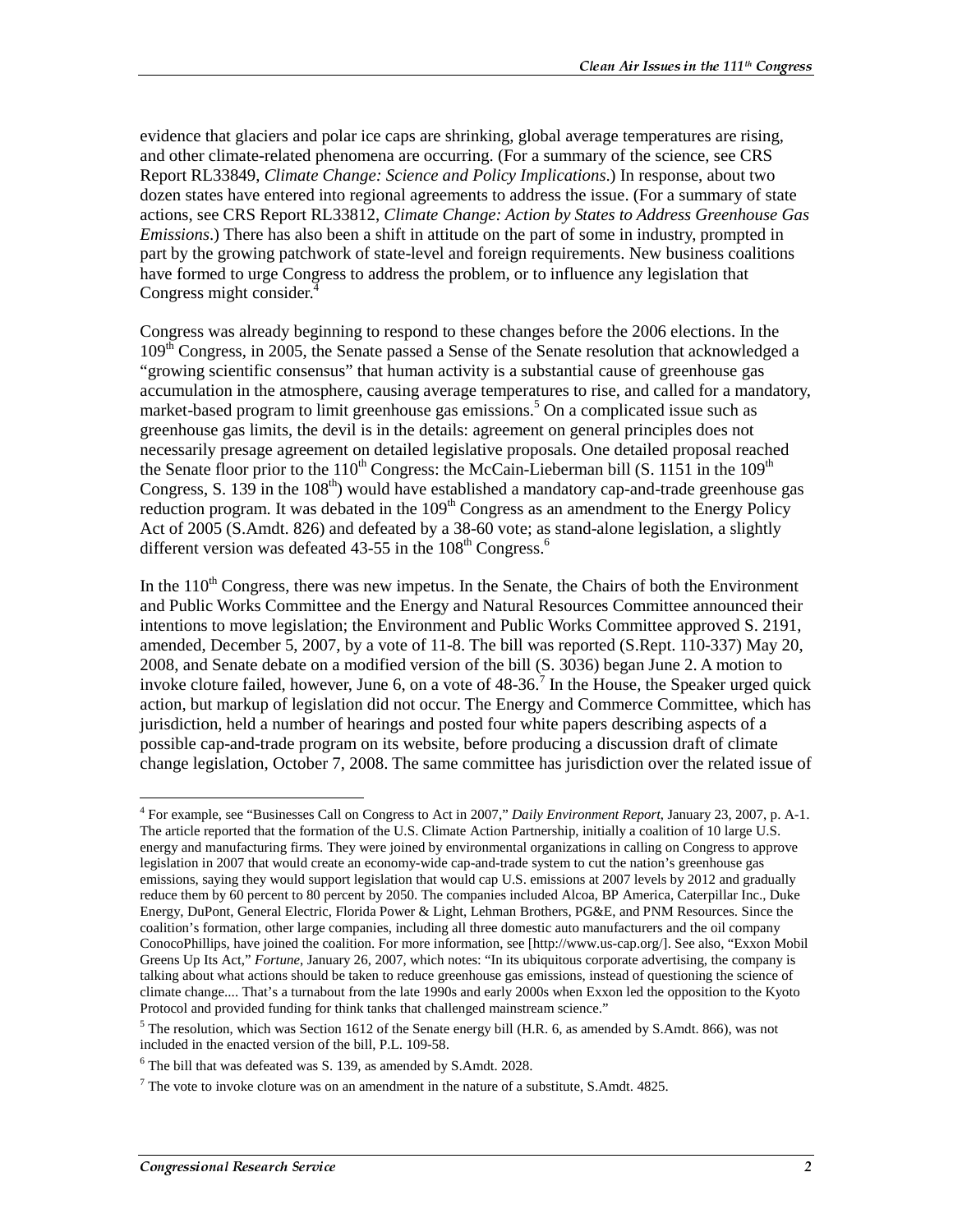energy policy and focused its efforts in the first session on the passage of landmark energy legislation (P.L. 110-140), which was signed by the President December 19, 2007. While there was further attention to climate change bills in the second session of the Congress, the committee did not attempt to mark up a climate bill.

As the  $111<sup>th</sup>$  Congress gets underway, both the House and Senate committees of jurisdiction are expected to give climate legislation high priority, and President Obama, a proponent of greenhouse gas controls, has said that a new energy, environment, and climate policy will be "a leading priority of my presidency, and a defining test of our time."<sup>8</sup> Opponents can be expected to raise a number of arguments, including whether a major regulatory initiative is appropriate during the worst economic climate since the Great Depression; but proponents counter that the legislation would be designed to address the long term, and that energy-efficiency and lower emissions should be the building blocks of a program to restore the economy. However these arguments play out, a significant number of questions, both procedural and substantive, will remain as Congress and the new Administration consider what actions to take.

## **Legislative and Regulatory Issues**

### **What Role for the Clean Air Act?**

The relationship of climate change legislation to the more traditional air pollution programs of the Environmental Protection Agency (EPA) is one such question. In brief, should GHGs (particularly carbon dioxide) be considered air pollutants subject to regulation under the Clean Air Act, or are they more properly regulated through fuel economy standards and regulation of the use of fossil fuels to produce energy?

The answer to this question could affect the comprehensiveness of the chosen policies, and whether they focus more on ends or means. It would affect jurisdiction over a climate change program (particularly in the Senate, where both the Energy and Natural Resources Committee and the Environment and Public Works Committee have considered GHG-related legislation). It could determine whether EPA, the Department of Energy, or some other agency would administer an enacted GHG control program. And it might affect whether states have authority independent of the federal government to control certain greenhouse gas emissions.

Over the years, EPA has taken both sides of this issue: under the Clinton Administration, it claimed that  $CO<sub>2</sub>$  is an air pollutant, and thus could be regulated under the existing authority of the Clean Air Act; under the Bush Administration, it reversed course, denying a petition in 2003 for GHG controls on motor vehicles. In denying the petition, EPA argued that Congress had authorized research and data collection on GHGs under the Clean Air Act, but had expressly decided not to regulate the pollutant. The Bush Administration subsequently maintained that controlling  $CO<sub>2</sub>$  and other greenhouse gas emissions from automobiles is equivalent to setting fuel economy standards (a regulatory authority that Congress reserved for the federal Department of Transportation), not controlling air pollution (where states do have a regulatory role).

 $\overline{a}$ <sup>8</sup> Remarks of President-Elect Barack Obama, as prepared for delivery at the announcement of his Energy and Environment Team, December 15, 2008, Chicago, Illinois, at http://change.gov/newsroom/entry/ president\_elect\_barack\_obama\_announces\_key\_members\_of\_energy\_and\_environmen/.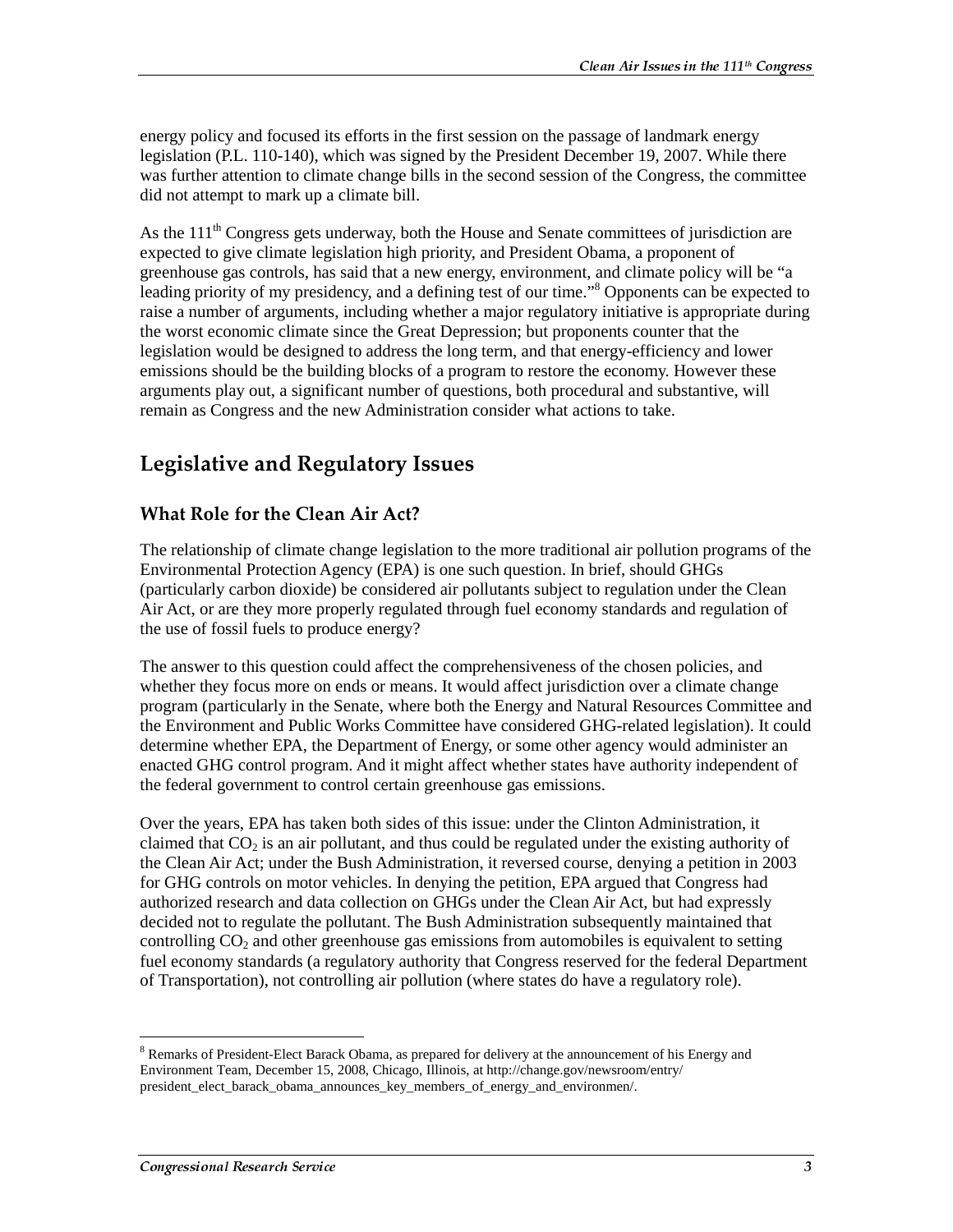EPA's denial of the petition to regulate mobile source GHGs was challenged by Massachusetts, 11 other states, and various other petitioners, in a case that ultimately reached the Supreme Court. In an April 2, 2007 decision (*Massachusetts v. EPA*), the Court found by 5-4 that:

The Clean Air Act's sweeping definition of "air pollutant" includes "any air pollution agent or combination of such agents, including any physical, chemical ... substance or matter which is emitted into or otherwise enters the ambient air.... " ... Carbon dioxide, methane, nitrous oxide, and hydrofluorocarbons are without a doubt "physical [and] chemical ... substances[s] which [are] emitted into ... the ambient air." The statute is unambiguous. $9$ 

Thus, the Court's majority had no doubt that the Clean Air Act gives EPA the authority to regulate greenhouse gases (in this case, from new motor vehicles), although the specifics of such regulation might be subject to agency discretion.<sup>10</sup>

In nearly two years since that decision, EPA has managed to avoid responding to the original petition: its only formal action has been to issue a detailed information request, called an Advance Notice of Proposed Rulemaking (ANPR), on July 30, 2008.<sup>11</sup> Under the Obama Administration, however, the authority EPA possesses may take on new significance. The new President is committed to addressing GHG emissions, and he can use existing Clean Air Act authority in a number of ways to do so. In the wake of the *Massachusetts* decision, EPA has received additional petitions to regulate GHG emissions from power plants, oil refineries, ships, non-road engines, and aircraft, in addition to the still pending petition for controls on cars and trucks. Any of these petitions could prompt agency action.<sup>12</sup>

Treating GHGs as conventional pollutants does raise issues, however. The basic structure of the Clean Air Act requires EPA to identify concentrations of pollutants that endanger public health or the environment and set National Ambient Air Quality Standards (NAAQS) for them. It presumes that these concentrations are local or regional, and requires states to develop implementation plans that will reduce the pollution in areas that exceed the NAAQS within a 10-20 year timeframe at most. GHG concentrations are a worldwide problem, not amenable to the same type of planning, and not amenable to a quick solution. In general, too, the act defines major emission sources as those that emit more than 100 tons per year of a pollutant: this would include hundreds of thousands of relatively small sources in the case of  $CO<sub>2</sub>$ , potentially overburdening EPA and

 9 Massachusetts v. EPA, 127 S.Ct. 1438 (2007).

<sup>10</sup> For further discussion of the Court's decision, see CRS Report RS22665, *The Supreme Court's Climate Change Decision: Massachusetts v. EPA*.

<sup>11</sup> U.S. EPA, "Regulating Greenhouse Gas Emissions Under the Clean Air Act," 73 *Federal Register* 44354, July 30, 2008. The *Massachusetts* decision required that EPA make a finding as to whether GHG emissions from motor vehicles endanger public health or welfare. An affirmative finding would be the first step in regulating such emissions. The ANPR discussed in detail the complications that would arise from a finding that GHG emissions endanger public health or welfare, including the likelihood that other sources of emissions would also meet the criteria for regulation. Throughout 2007, EPA Administrator Johnson maintained that he would make an endangerment finding in response to the *Massachusetts* decision by the end of that year. According to EPA staff, an endangerment of welfare finding was prepared and a proposed GHG emission standard for motor vehicles was approved by the Administrator. The endangerment finding was sent to the White House Office of Management and Budget (OMB) somewhere between December 5 and December 8, 2007, and a proposed GHG emission standard was sent to the Department of Transportation, but no further action was taken. The agency substituted the ANPR for the draft endangerment decision. For further discussion see archived CRS Report RL33776, *Clean Air Issues in the 110th Congress: Climate Change, Air Quality Standards, and Oversight*, pp. 11-13.

<sup>&</sup>lt;sup>12</sup> There are also two lawsuits seeking EPA action on New Source Performance Standards for greenhouse gas emissions.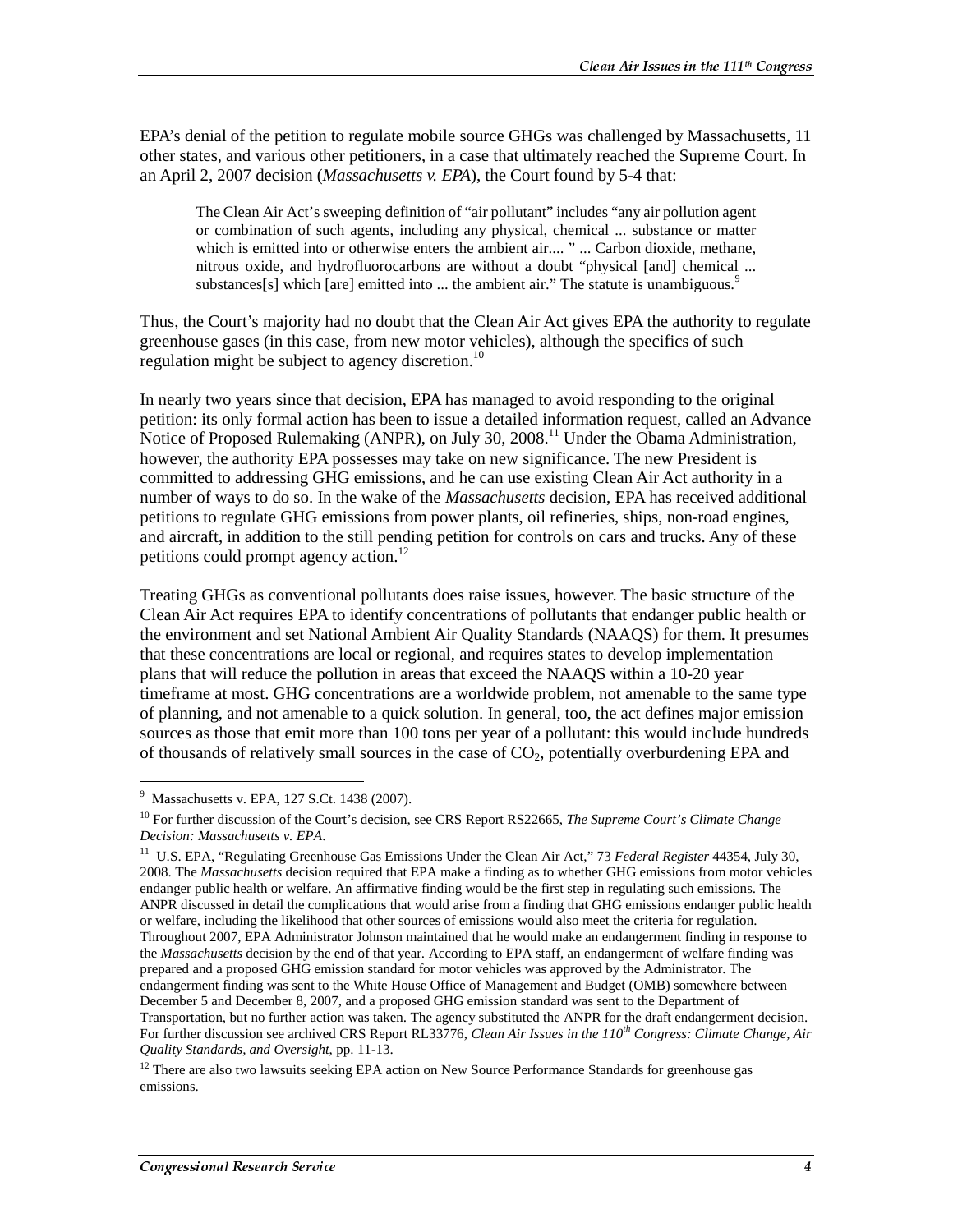state environmental agencies. Thus, the Clean Air Act's existing authority may be useful as a starting point, but most observers conclude that a new control program designed specifically to address GHGs would make more sense.

As noted, 10 of the 17 bills introduced in the  $110<sup>th</sup>$  Congress to cap greenhouse gas emissions would have amended the Clean Air Act, as would the Energy and Commerce Committee's discussion draft. In order to sidestep the complexities of treating GHGs as traditional pollutants, they generally would have created a new Title VII to establish a separate program for greenhouse gas emissions. In this respect, the bills emulated the 1990 Clean Air Act Amendments, which created separate titles to deal with acid precipitation (Title IV) and stratospheric ozone depletion (Title VI).

### Should Legislation Focus on Individual Sectors, the Economy as a Whole, or Both?

Most of the bills dubbed "climate change" bills in the  $110<sup>th</sup>$  Congress would have established economy-wide programs to reduce greenhouse gas emissions. But recent Congresses have also seen dozens of bills aimed at the emissions of individual sectors, notably electric utilities, cars and trucks, electrical appliances, and commercial or government buildings. Together, these sectors account for the lion's share of energy use and GHG emissions. Electric utilities account for about 40% of U.S. emissions of  $CO<sub>2</sub>$ . Transportation (of which the dominant portion is cars and trucks) accounts for about one-third. Appliances, other electrical equipment, and buildings all play important roles as consumers of energy; thus, reducing their energy use through efficiency standards, better insulation, etc., can be important means of reducing GHG emissions.

If the focus is on individual sectors rather than the economy as a whole, the likelihood is that new legislation to reduce GHGs would not amend the Clean Air Act, and the resulting regulatory programs would be implemented and administered by agencies other than EPA. For example, the Corporate Average Fuel Economy (CAFE) standards, which have regulated the fuel economy of automobiles and light trucks since the mid-1970s, are set and administered by the National Highway Traffic Safety Administration of the Department of Transportation. P.L. 110-140, signed by President Bush December 19, 2007, strengthened the automobile standards for the first time since 1975. The new standards will require new vehicles to achieve about a 40% improvement in fuel economy by 2020. Appliance efficiency standards are set by the Department of Energy (DOE). These standards were also strengthened in P.L. 110-140. Other potential elements of a GHG reduction program, such as building codes, are administered by state and local governments, although DOE provides input to commercial building codes under provisions of the Energy Policy Act of  $1992<sup>13</sup>$  Power plants represent a particularly complicated sector, which, depending on the source of power, may be regulated by the Nuclear Regulatory Commission, the Federal Energy Regulatory Commission, or EPA, with a major role also for state governments. (For a discussion of federal programs and policies, see CRS Report RL31931, *Climate Change: Federal Laws and Policies Related to Greenhouse Gas Reductions*.)

 $\overline{a}$ <sup>13</sup> P.L. 110-140 also strengthened DOE's authority regarding building energy efficiency standards.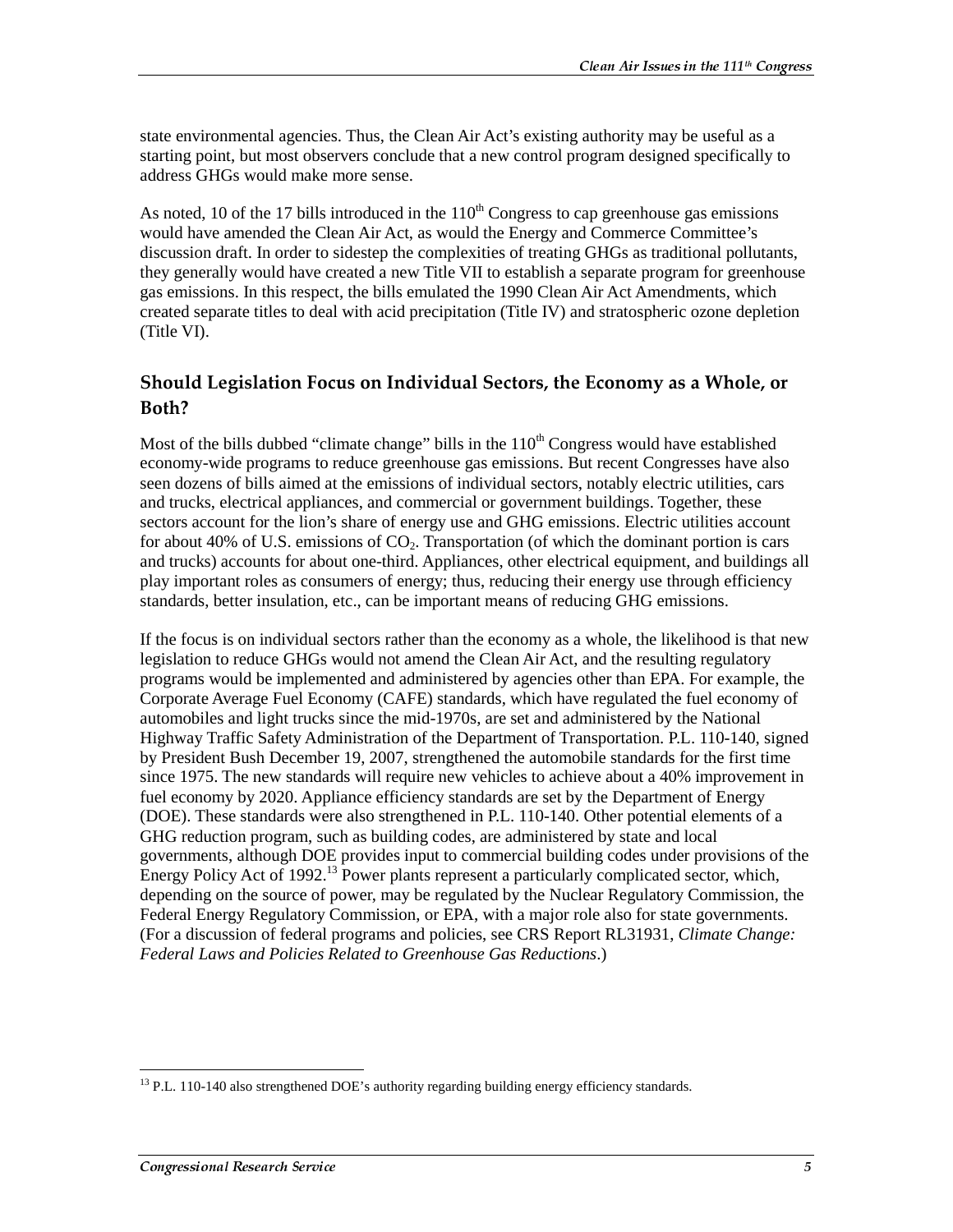## Is Cap-and-Trade the Best Approach?

The complexity and sheer number of measures that might need to be taken in order to have a significant impact on GHG emissions in sector-specific approaches leads many to suggest an economy-wide approach, in which a decreasing annual emissions cap is established, and emission allowances are distributed or sold to major emitters. As the cap (and hence, the number of allowances) is gradually ratcheted down, markets would determine who reduces emissions: companies that could do so at low cost would have incentives to take action; companies with fewer or more costly options could buy allowances to cover excess emissions. (For a more complete discussion of these issues see CRS Report RL33799, *Climate Change: Design Approaches for a Greenhouse Gas Reduction Program*.)

Such cap-and-trade programs have an enviable reputation, largely based on the success of the Clean Air Act's acid rain program. That program imposed a cap on sulfur dioxide emissions for a limited number of electric power plants in 1995, and in 2000 lowered the cap and expanded coverage to more plants. It met its emission reduction goals at low cost, with virtually 100% compliance, and with minimal administrative oversight.

The success of the program was at least partly the result of the favorable circumstances in which it was implemented: the reduction targets were easily met because of an abundant supply of cheap low-sulfur coal; there were only about 1,000 entities (power plants) covered by the trading program, making it simple and inexpensive to monitor and administer; and most of the regulated entities were allowed 10 years to achieve compliance, by which time, early reductions had generated an enormous number of extra allowances that helped lubricate the trading system.

Some other trading programs have not been as successful. Southern California's Regional Clean Air Incentives Market (RECLAIM), for example, which was implemented in 1994 to reduce emissions of NOx and  $SO<sub>2</sub>$  in the Los Angeles area, saw a 50-fold increase in NOx allowance prices during the 2000-2001 California energy crisis. To permit its continued functioning and allow utilities to use backup power generators, electric utilities were removed from the RECLAIM system, charged a flat fee of \$15,000 per ton for excess emissions, and subjected to new command and control requirements (i.e., the type of regulation the trading system was designed to avoid). The European GHG trading system (EU-ETS), established to help European Union countries meet their Kyoto Protocol targets, saw wild swings in short-term allowance prices during its start-up years, making planning and decision-making difficult for participating entities. $14$ 

A U.S. cap-and-trade system for GHG emissions would face a number of challenges. First, with the exception of electric utilities, sources of GHGs have not generally been required to monitor or report their GHG emissions; what we know about sources is based, for the most part, on estimates. Thus, a monitoring requirement would need to be established to serve as a basis for any future reduction scheme, whether cap-and-trade or not. P.L. 110-161, the Consolidated Appropriations Act, 2008, directed EPA to develop regulations that establish a mandatory GHG reporting program that will apply "above appropriate thresholds in all sectors of the economy," but a registry does not yet exist.

 $\overline{a}$ 14 For additional information on the EU trading system, see CRS Report RL34150, *Climate Change and the EU Emissions Trading Scheme (ETS): Kyoto and Beyond*.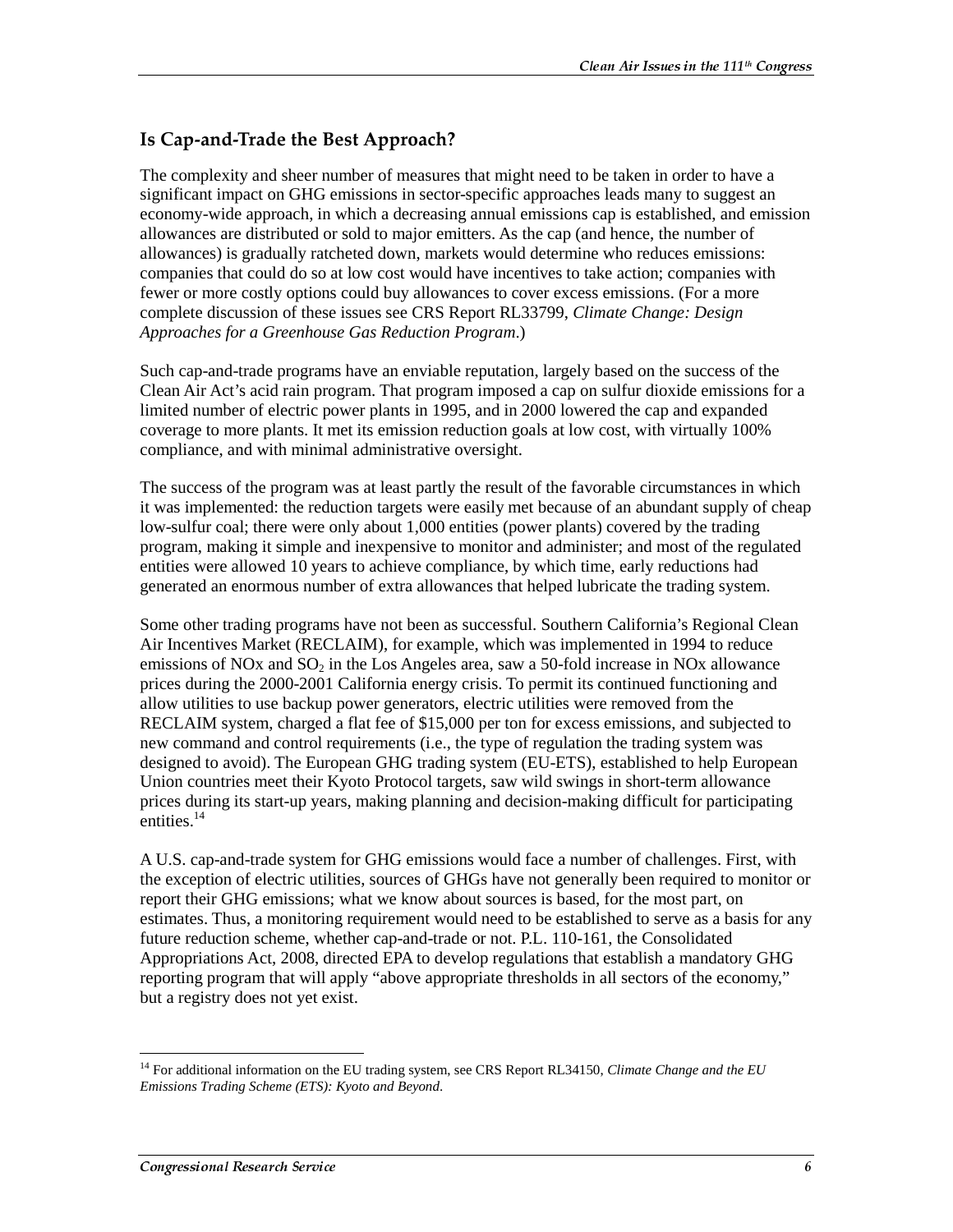Second, decisions need to be made regarding the comprehensiveness of any program: what economic sectors to include, what to establish as a small emitter exemption, etc. Again, this problem is not unique to cap-and-trade, but it assumes increasing importance if one is designing any economy-wide approach.

Third, there is a wide array of issues related to the distribution or sale of allowances, including what year to choose as the base year against which to measure emission reductions; what criteria or method to use to allocate allowances; whether to auction allowances to existing sources of emissions or give them away; whether to establish reserves for new sources; etc. These are enormously important decisions: an economy-wide program in which all allowances are auctioned might impose costs and raise revenues totaling hundreds of billions of dollars each year, depending on the stringency of the program's cap. How the revenues would be allocated (whether treated as general revenues, used for tax reduction, or, at least in part, dedicated to programs designed to reduce emissions or alleviate the impacts of climate change) raises another set of complicated issues.<sup>15</sup>

Fourth, in order to prevent wild swings in allowance prices, a variety of flexibility mechanisms have been suggested, including a "safety valve" (a price at which the regulatory authority would sell additional allowances if the market cost rose above predicted levels); the banking of excess allowances (achieved through early reductions) for later use; borrowing authority; etc. Others have proposed a floor below which prices would not be allowed to fall, to promote research and development of GHG reduction technologies and reduce risk for sources that make GHG reductions. If a safety valve or floor were established, the price of additional allowances and/or the floor price would be key determinants of the stringency of the program.

Fifth, for more than a decade, a primary concern has been how a GHG emissions cap or other GHG controls would affect the competitiveness of U.S. industry: whether, for example, it might lead manufacturers of carbon-intensive goods to relocate production to countries with weaker GHG regulations or no cap at all. A number of options have been proposed to address this "carbon leakage" concern, including directly supporting domestic carbon-intensive industries, imposing countervailing duties or allowance requirements on imports from countries with weaker GHG requirements, and/or developing sectoral approaches that address the emissions of specific industries worldwide.<sup>16</sup>

Sixth, there are a number of issues related to whether and how to permit international trading of allowances themselves. Many of the least cost GHG reduction options may be in developing countries, but verification of the baseline emissions and of the continued application of emission controls could pose challenges to the regulatory authority in such cases. Similar questions are raised by potential domestic or international offsets to emissions. An offset is a measurable reduction, avoidance, or sequestration of GHG emissions from a source not covered by an emission reduction program. Examples might include planting trees on previously non-forested lands, capturing methane emissions from agricultural sources, or implementing an energyefficiency project in a developing country that has no GHG reduction program.<sup>17</sup>

 $\overline{a}$ 15 For a discussion, see CRS Report RL34502, *Emission Allowance Allocation in a Cap-and-Trade Program: Options and Considerations*.

<sup>16</sup> For a discussion, see CRS Report R40100, *"Carbon Leakage" and Trade: Issues and Approaches*.

<sup>&</sup>lt;sup>17</sup> For a discussion of offsets, see CRS Report RL34436, *The Role of Offsets in a Greenhouse Gas Emissions Cap-and-Trade Program: Potential Benefits and Concerns*. For a broader discussion of issues faced in designing a GHG (continued...)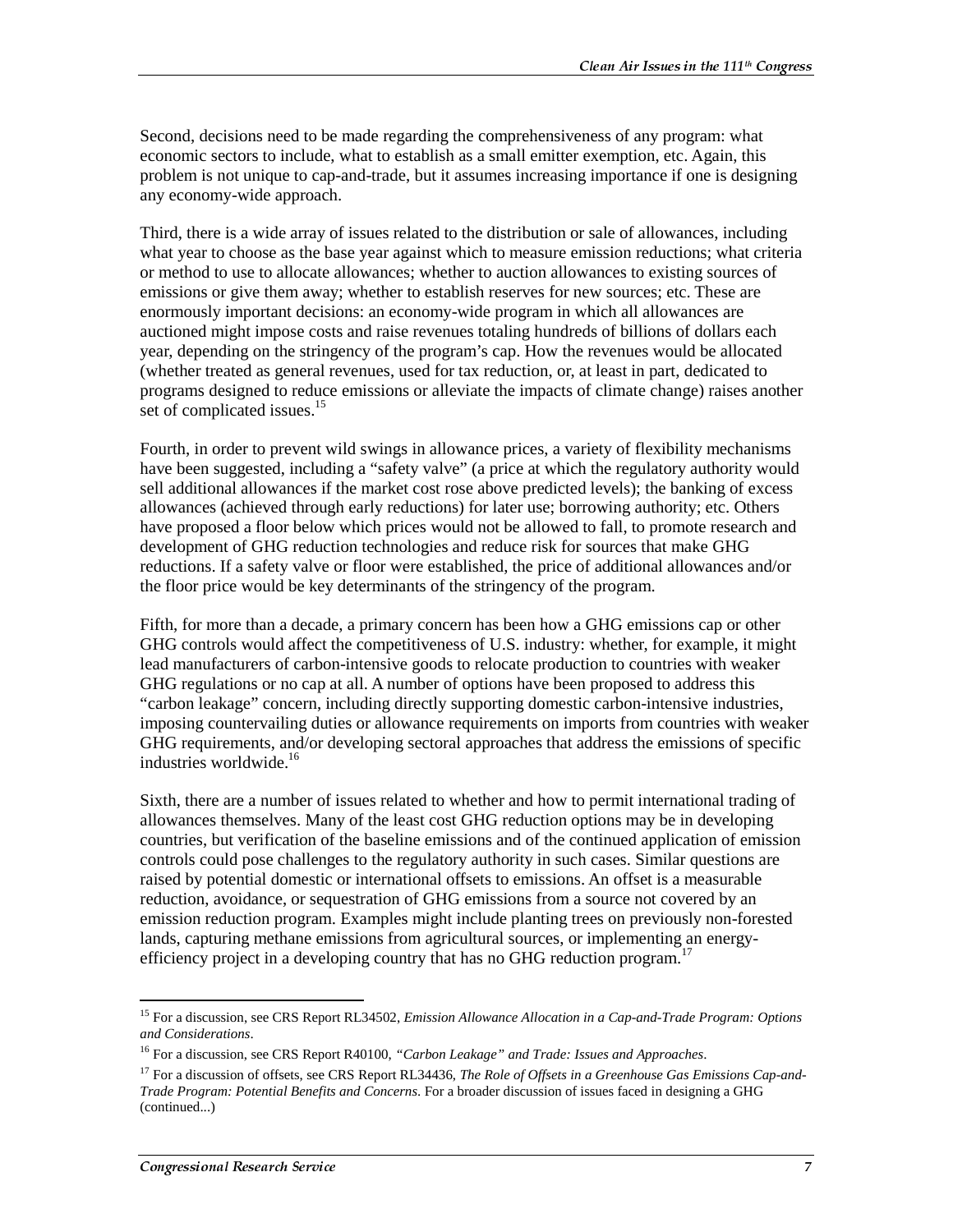#### What Role for Carbon Taxes?

The complications of establishing a viable cap-and-trade program suggest to some (especially to those trained in economics) that the simplest approach to controlling emissions would be to impose a fee for units of carbon or GHG emissions, also known as a carbon tax. From the point of view of economic efficiency, administrative ease, and comprehensiveness, a carbon tax has many advantages, but Congress has found it difficult to impose new taxes, limiting support for this option. It is worth noting that a "safety valve" and/or floor price (discussed in the cap-and-trade section above) combined with an auction scheme to allocate allowances would function to some extent like a carbon tax, and might represent a compromise between these two options.

### What Role for State Programs?

Finally, as noted earlier, a number of states have begun programs to reduce GHG emissions. Although the federal government challenged some of these under the Bush Administration, particularly those affecting mobile sources, states do have clear authority to regulate emissions from power plants, landfills, residential and commercial buildings, and other sources of GHGs. The extent to which such state programs might serve as national models (or that a patchwork of state programs might serve as a catalyst to a federal regime) is one set of issues; another is the degree to which a federal program might preempt state measures affecting similar sources.<sup>18</sup>

## **California's Waiver Request**

The question of federal preemption has already arisen under current law. California has adopted regulations requiring new motor vehicles to reduce GHG emissions, beginning in model year 2009. The standards require gradual reductions of GHG emissions until they are about 30% below the emissions of the 2002 fleet in 2016.<sup>19</sup> Compliance would be determined by fleet averages, rather than by the emissions of individual vehicles, and the regulations provide additional flexibility, including averaging, banking, and trading of credits within and among manufacturers.

Although California finalized its regulations in 2005, the standards have not gone into effect because the state first needs to obtain a waiver of federal preemption from U.S. EPA. The Clean Air Act generally preempts states from adopting their own emission standards for mobile sources of air pollution, but it makes a conditional exception for California—whose air pollution problems have been more severe than those of other states, and whose emission control program pre-dated federal requirements. To obtain this exception, the state must be granted a waiver by the EPA Administrator. The act also permits other states to adopt standards identical to California's, if California is granted a waiver: 14 states and the District of Columbia have adopted identical

<sup>(...</sup>continued)

reduction program, see CRS Report RL33799, *Climate Change: Design Approaches for a Greenhouse Gas Reduction Program*. For information on how introduced bills in the 110<sup>th</sup> Congress addressed these and other issues, see CRS Report RL33846, *Greenhouse Gas Reduction: Cap-and-Trade Bills in the 110th Congress*.

<sup>18</sup> For a discussion of state climate change programs, see CRS Report RL33812, *Climate Change: Action by States to Address Greenhouse Gas Emissions*.

<sup>&</sup>lt;sup>19</sup> A table showing the mandated reductions year-by-year can be found in the California Air Resources Board's Regulations to Control Greenhouse Gas Emissions from Motor Vehicles, Final Statement of Reasons, August 4, 2005, p. 8 at http://www.arb.ca.gov/regact/grnhsgas/fsor.pdf.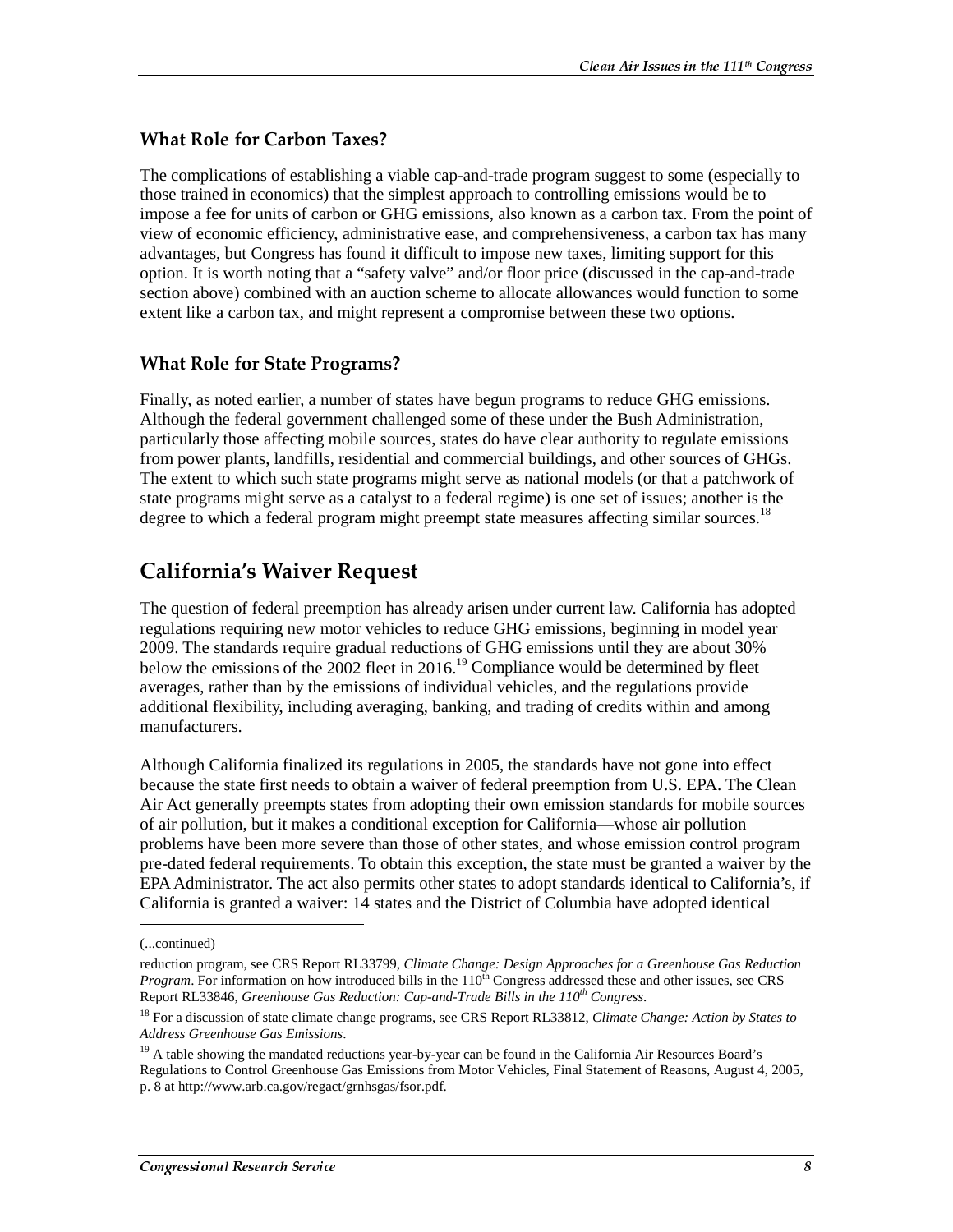standards.<sup>20</sup> Together, the states that have adopted the California standards represent nearly half the U.S. auto market, so there is broad interest in EPA's decision and a great deal is at stake.

To obtain a waiver, California must meet conditions laid out in CAA Section 209(b): the state must first determine that its standards will in the aggregate be at least as protective of public health and welfare as applicable federal standards. The EPA Administrator must then find whether the state's determination in this regard is arbitrary and capricious; whether the state needs such standards to meet compelling and extraordinary conditions; and whether the standards and accompanying enforcement procedures are consistent with Section 202(a) of the Clean Air Act.

California appears to have a sound argument that it meets these tests. No federal standards explicitly address greenhouse gas emissions from mobile sources, so the requirement that the state's standards be at least as protective as federal standards would appear to be met. The state identified several compelling and extraordinary conditions that the standards are designed to address, and the state provided information describing technologies available to meet the standards, many of which are already available on vehicles, and addressed consistent with Section  $202(a)$ .

The legislative history of the waiver provision would also seem to support California's case. In the most recent amendment of Section 209(b), the House committee report stated: "The Administrator is not to overturn California's judgment lightly. Nor is he to substitute his judgment for that of the State."21 (For a further discussion, see CRS Report RL34099, *California's Waiver Request to Control Greenhouse Gases Under the Clean Air Act*.)

Nevertheless, the EPA Administrator announced on December 19, 2007, that he would deny the waiver request. According to press reports, the decision to deny the waiver was taken against the unanimous advice of the agency's technical and legal staffs. In a letter to California's Governor Schwarzenegger on that date, the Administrator cited the signing earlier the same day of the Energy Independence and Security Act (P.L. 110-140), which established new fuel efficiency standards for motor vehicles, as providing a national approach to greenhouse gas emissions, a problem that, he noted, is "fundamentally global in nature." He also contrasted the problems caused by GHGs to the local and regional air quality problems addressed by previous California waiver requests, more than 50 of which have been granted by EPA since the late 1960s.

On February 29, 2008, the Administrator signed a formal decision document denying the waiver. (The decision document appeared in the March 6, 2008 *Federal Register*. 22) In it, he based his denial on the "compelling and extraordinary conditions" test, finding that Section 209(b) was intended to allow California "to address problems that are local or regional," not a global problem such as climate change, and that the effects of climate change in California are not compelling

 $^{20}$  The 14 states are Arizona, Connecticut, Florida, Maine, Maryland, Massachusetts, New Jersey, New Mexico, New York, Oregon, Pennsylvania, Rhode Island, Vermont, and Washington. Under Section 177 of the act, states that have nonattainment or "maintenance" areas can adopt California's emission standards for mobile sources in lieu of federal standards. Every state except Hawaii, North Dakota, and South Dakota would be eligible to adopt California's standards under this so-called "piggyback" provision.

<sup>21</sup> U.S. Congress, House Interstate and Foreign Commerce Committee, *Clean Air Act Amendments of 1977*, May 12, 1977, H.Rept. 95-294, pp. 301-302.

<sup>22</sup> U.S. EPA, "California State Motor Vehicle Pollution Control Standards; Notice of Decision," 73 *Federal Register* 12156, March 6, 2008.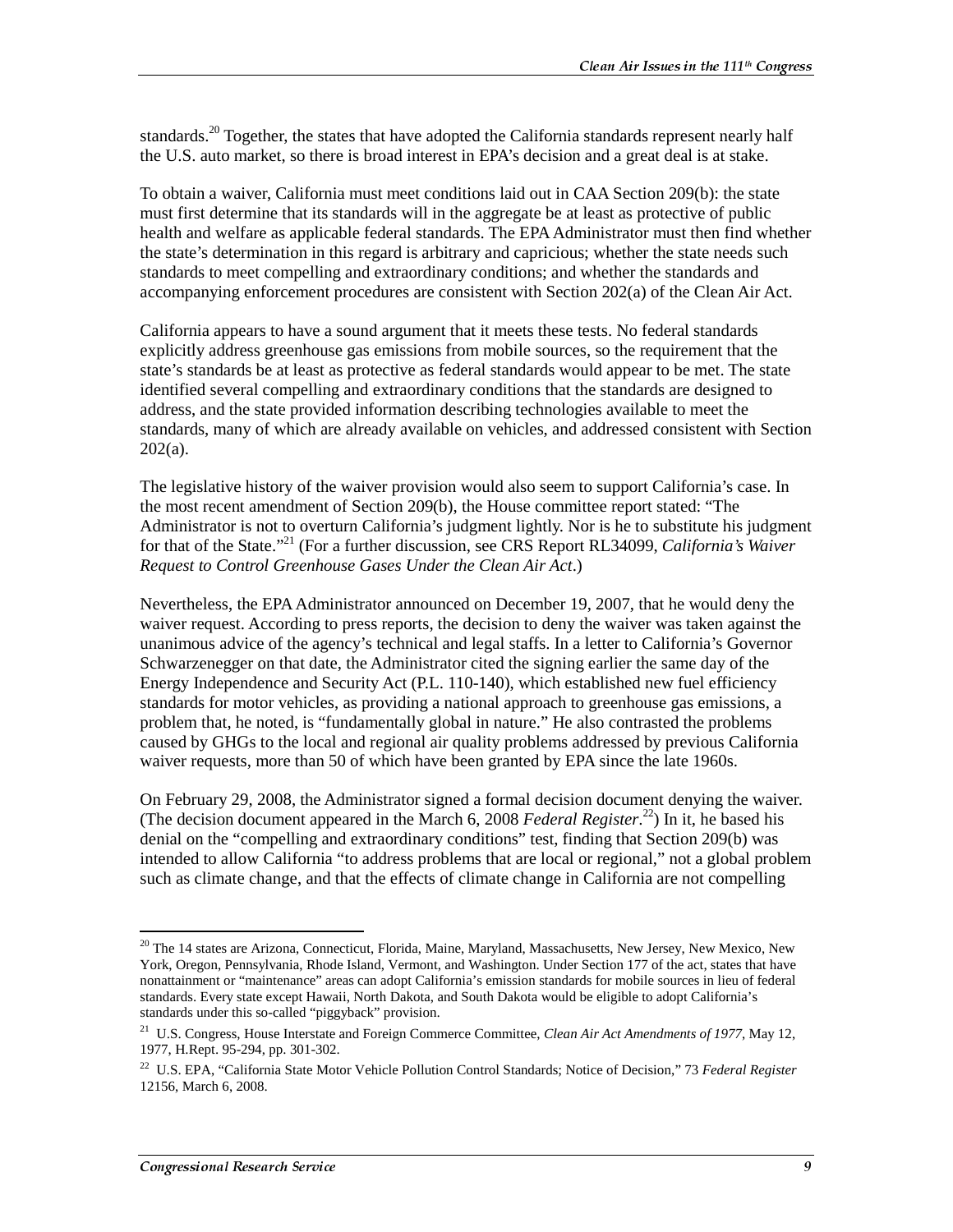and extraordinary, as the statute requires, compared to the effects in the rest of the country.<sup>23</sup> California and 18 other states have filed suit challenging the Administrator's decision.<sup>24</sup>

The auto industry, in addition to the Bush Administration, has opposed the granting of a waiver. The industry maintains that there is effectively no difference between California and federal emission standards in their impact on criteria air pollutants, that the benefits of California's GHG regulations are "zero", and that emissions will actually increase as a result of the regulations as consumers keep older, higher-emitting cars longer.<sup>25</sup>

The incoming Administration appears poised to reverse EPA's denial of the waiver request,  $^{26}$  but the mechanism for such a reversal remains uncertain. In general, a regulation (or "rule") can be reversed only by following the same procedural steps that were taken to promulgate it, but the Administrator's waiver decision is not a regulation. It was never formally proposed in the *Federal Register*; and the Clean Air Act itself does not treat decisions under Section 209(b) as being subject to the same administrative procedures that it sets out for regulatory decisions in Section 307 of the act. In reaching his decision, the Administrator simply requested public comment on whether he should grant the request, held two public hearings, and some time later announced that he had decided not to grant a waiver, stating his reasons. Thus, reversing the decision might be somewhat simpler than reversing a formal regulation. It would surely not require a formal proposal, since the original decision was not proposed; and, since the original public comments were overwhelmingly in favor of granting the waiver, it is not clear whether it would even require a new public comment period or hearings. In addition, the justification for granting a waiver was already prepared by EPA staff, before the Administrator discarded it and changed course in December 2007.<sup>27</sup> Thus, a reversal by the Administrator might be prepared relatively quickly after the new Administration takes charge.

Although EPA could on its own reverse the waiver decision, there might be an advantage to Congressional action. An administrative reversal by EPA would presumably be challenged by the auto industry in court, whereas if Congress were to reverse EPA's decision, it could remove the grounds for litigation. Legislation could take several forms:

- stand-alone legislation could state directly that it waives the Clean Air Act's preemption of California's model year 2009-2016 GHG standards, or it could order EPA to grant such a waiver by a date certain; or
- the CAA could be amended to clarify that Section 209(b) can be used to authorize California standards for GHGs, or to establish new criteria for determining whether to waive preemption in the case of GHG standards.<sup>28</sup>

 $\overline{a}$  $^{23}$  Ibid.

<sup>24</sup> California v. U.S. EPA, No. 08-1178 (D.C. Cir. filed May 5, 2008).

<sup>&</sup>lt;sup>25</sup> Alliance of Automobile Manufacturers, "California Waiver Request," presentation materials from U.S. EPA public hearing, Sacramento, CA, May 30, 2007.

<sup>26 &</sup>quot;Obama Likely to Take Action on Regulating Emissions, Clearing California Waiver Request," *Daily Environment Report*, November 13, 2008, p. A-1.

 $^{27}$  The history of the decision is known in some detail as the result of an investigation by the House Oversight and Government Reform Committee. See "White House Involved in California Waiver Denial," May 19, 2008, at http://oversight.house.gov/investigations.asp?start=25&id=121.

<sup>&</sup>lt;sup>28</sup> An EPA appropriation bill could order the agency to grant a waiver, perhaps as a step toward national GHG standards for cars and trucks, but that seems unlikely given the Administration's willingness to grant a waiver. (continued...)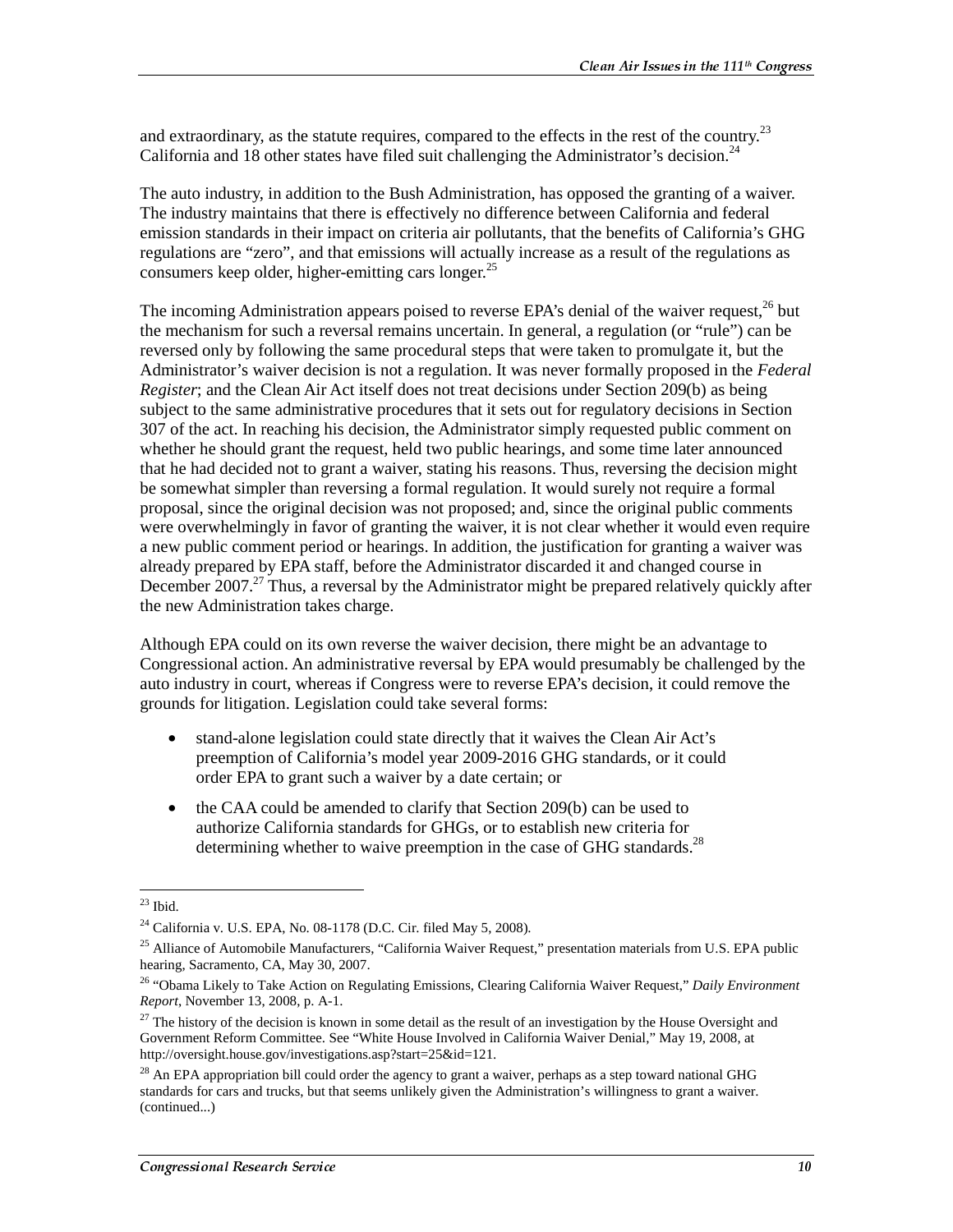In the  $110^{th}$  Congress, a Senate bill taking the first of these forms was reported (S. 2555, S.Rept. 110-407). The bill would have considered California's application for a waiver to be approved, notwithstanding any other provision of law. Beyond reporting the bill, no further action was taken.

If California were granted a waiver, particularly through means other than Congressional action, there might be other impediments to the implementation of its standards, as industry opponents challenge EPA's authority in court. Already, in several court cases, the issue has been raised whether EPA and California are prohibited from regulating greenhouse gases by the Corporate Average Fuel Economy (CAFE) requirements of the Energy Policy and Conservation Act of 1975 (EPCA, P.L. 94-163). Under EPCA, the authority to set fuel economy standards is reserved for the federal government, and specifically, the National Highway Traffic Safety Administration. The auto industry maintains that the regulation of GHGs is simply another method of regulating fuel economy, and, therefore, that California's GHG standards are preempted by EPCA. In the first of the cases to be tried, *Green Mountain Chrysler Plymouth Dodge Jeep v. Crombie*, 29 the federal district court in Vermont ruled September 12, 2007, that the Clean Air Act/EPCA relationship is one of overlap, not conflict, and concluded that California and other states are not preempted by EPCA from setting mobile source GHG standards. In a second decision, *Central Valley Chrysler Jeep, Inc. v. Goldstene*, 30 a district court in the Ninth Circuit similarly rejected claims that California's regulation of GHG emissions from cars and trucks was precluded or preempted by EPCA. Both of these decisions have been appealed. Two other cases making similar arguments are pending in district courts in Rhode Island and New Mexico.

## **Emissions from Power Plants**

In addition to climate change, other clean air issues with a shorter time horizon may be addressed by the 111<sup>th</sup> Congress. Most of these have to do with emissions from electric power plants.

Coal-fired power plants are among the largest sources of air pollution in the United States; however, under the Clean Air Act, they are not necessarily subject to stringent requirements. Emissions and the required control equipment can vary depending on the location of the plant, when it was constructed, whether it has undergone major modifications, the specific type of fuel it burns, and, to some extent, the vagaries of EPA enforcement policies. More than half a dozen separate Clean Air Act programs could potentially be used to control emissions, which makes compliance strategy complicated for utilities and difficult for regulators. Because the cost of the most stringent available controls, for the entire industry, could range into the tens of billions of dollars, utilities have fought hard and rather successfully to limit or delay regulations affecting them, particularly with respect to plants constructed before the Clean Air Act of 1970 was passed.

As a result, emissions from power plants have not been reduced as much as those from some other sources. Many plants built in the 1950s and 1960s (generally referred to as "grandfathered"

<sup>(...</sup>continued)

Appropriation language is more commonly used to require or prevent action in cases where Congress wishes to impose its views on the agency.

<sup>&</sup>lt;sup>29</sup> Green Mountain Chrysler Plymouth Dodge Jeep v. Crombie, 508 F. Supp. 2d 295 (D. Vt. 2007).

 $30$  Central Valley Chrysler Jeep, Inc. v. Goldstene, 529 F. Supp. 2d 1151 (E.D. Cal. 2007).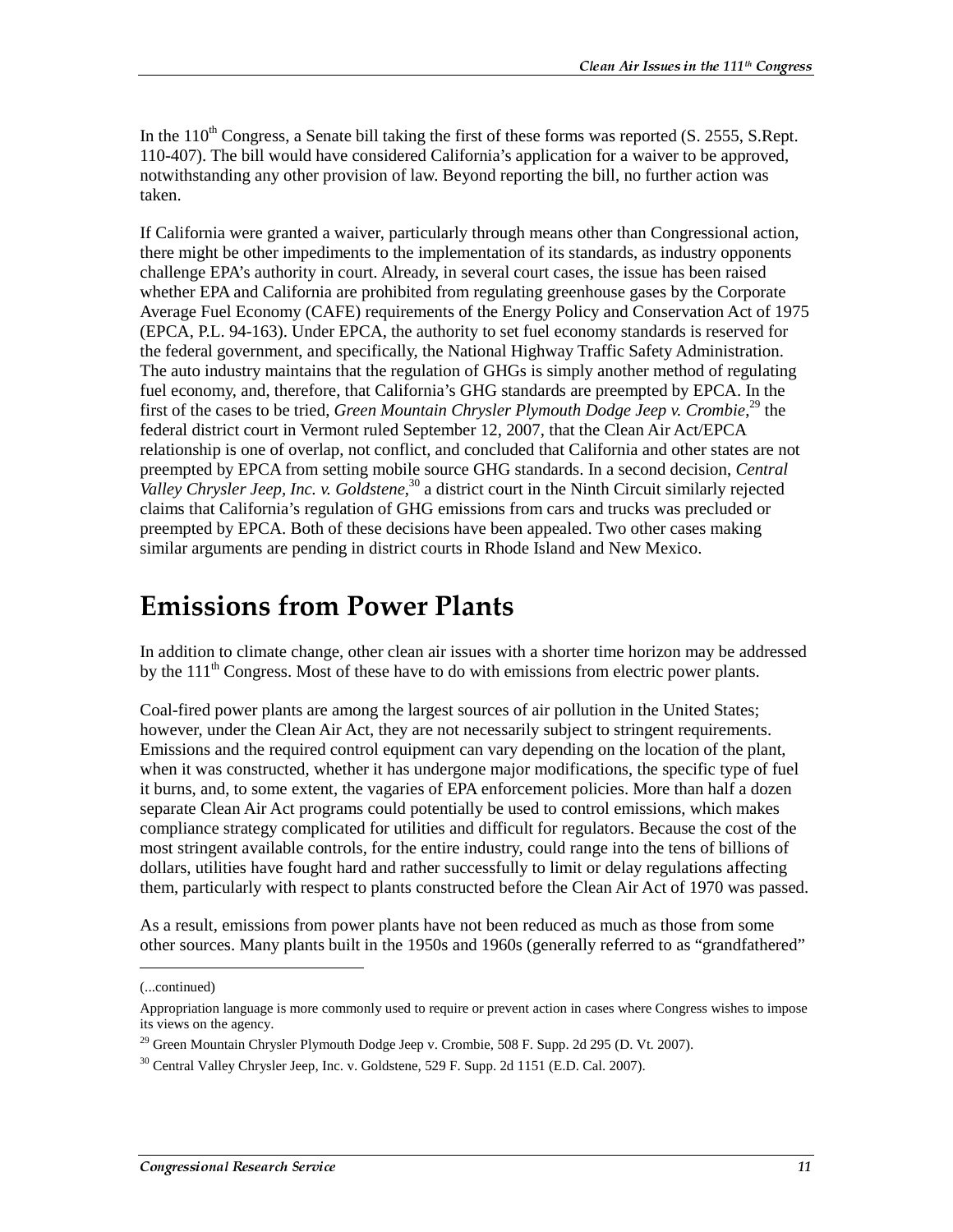plants) have little emission control equipment. Collectively, power plants are large sources of pollution. In 2005, they accounted for 10.2 million tons of sulfur dioxide  $(SO<sub>2</sub>)$  emissions (70%) of the U.S. total), 46 tons of mercury emissions (more than 40% of the U.S. total), and 3.6 million tons of nitrogen oxides (19% of the U.S. total). Power plants are also considered major sources of fine particles ( $PM_2$ , many of which form in the atmosphere from emissions from a wide range of stationary and mobile sources. In addition, power plants account for about 40% of U.S. anthropogenic emissions of the greenhouse gas carbon dioxide; these emissions are not subject to federal regulation but have been the focus of much debate in recent years.

With new ambient air quality standards for ozone and fine particles taking effect, emissions of NOx (which contributes to the formation of ozone and fine particles) and  $SO<sub>2</sub>$  (which is also among the sources of fine particles) will necessarily have to be reduced to meet standards. Mercury emissions have also been a focus of concern: 48 states have issued fish consumption advisories due to mercury pollution, covering 14 million acres of lakes, 882,000 river miles, and the coastal waters of 13 entire states. The continuing controversy over the interpretation of New Source Review requirements for existing power plants (discussed below) is also exerting pressure for a more predictable regulatory structure.

Thus, some in industry, environmental groups, Congress, and the last two Administrations have said that legislation addressing power plant pollution in a comprehensive (multi-pollutant) fashion would be desirable. Such legislation would address the major pollutants on a coordinated schedule and would rely, to a large extent, on a system such as the one used in the acid rain program, where national or regional caps on emissions are implemented through a system of tradable allowances. The key questions have been how stringent the caps should be and whether carbon dioxide  $(CO<sub>2</sub>)$ , the major gas of concern with regard to climate change, would be among the emissions subject to a cap.

## Clean Air Interstate Rule (CAIR)

The Senate Environment and Public Works Committee has voted twice on a multi-pollutant bill, but neither of the bills progressed to the Senate floor. In the House, similar bills have been introduced, but none has progressed to markup. On March 10, 2005, therefore, EPA announced that it would use existing Clean Air Act authority to promulgate final regulations similar to the Bush Administration's multi-pollutant bill (the "Clear Skies" bill<sup>31</sup>) for utility emissions of  $SO_2$ and NO<sub>x</sub> in 28 eastern states and the District of Columbia.<sup>32</sup>

The Clean Air Interstate Rule (CAIR) established cap-and-trade provisions like those of the Clear Skies bill for  $SO_2$  and  $NOX$ .<sup>33</sup> Unlike Clear Skies, which was national in scope, CAIR covered

<sup>&</sup>lt;sup>31</sup> President Bush first proposed the Clear Skies Act on February 14, 2002, and the bill was introduced by request in the  $107<sup>th</sup>$  Congress as H.R. 5266/S. 2815. In the  $109<sup>th</sup>$  Congress, a somewhat modified Clear Skies bill, introduced as S. 131, was considered by the Environment and Public Works Committee, but failed to advance, on a 9-9 vote. Clear Skies was not introduced in the 110<sup>th</sup> Congress.

<sup>&</sup>lt;sup>32</sup> The rule appeared in the *Federal Register* two months later. See U.S. EPA, "Ambient Air quality standards, national—Fine particulate matter and ozone; interstate transport control measures," 70 *Federal Register* 25162, May 12, 2005.

<sup>&</sup>lt;sup>33</sup> A separate regulation, the Clean Air Mercury Rule (CAMR), promulgated at the same time, established a Clear-Skies-like cap-and-trade system for mercury emissions. It is described in a separate section below.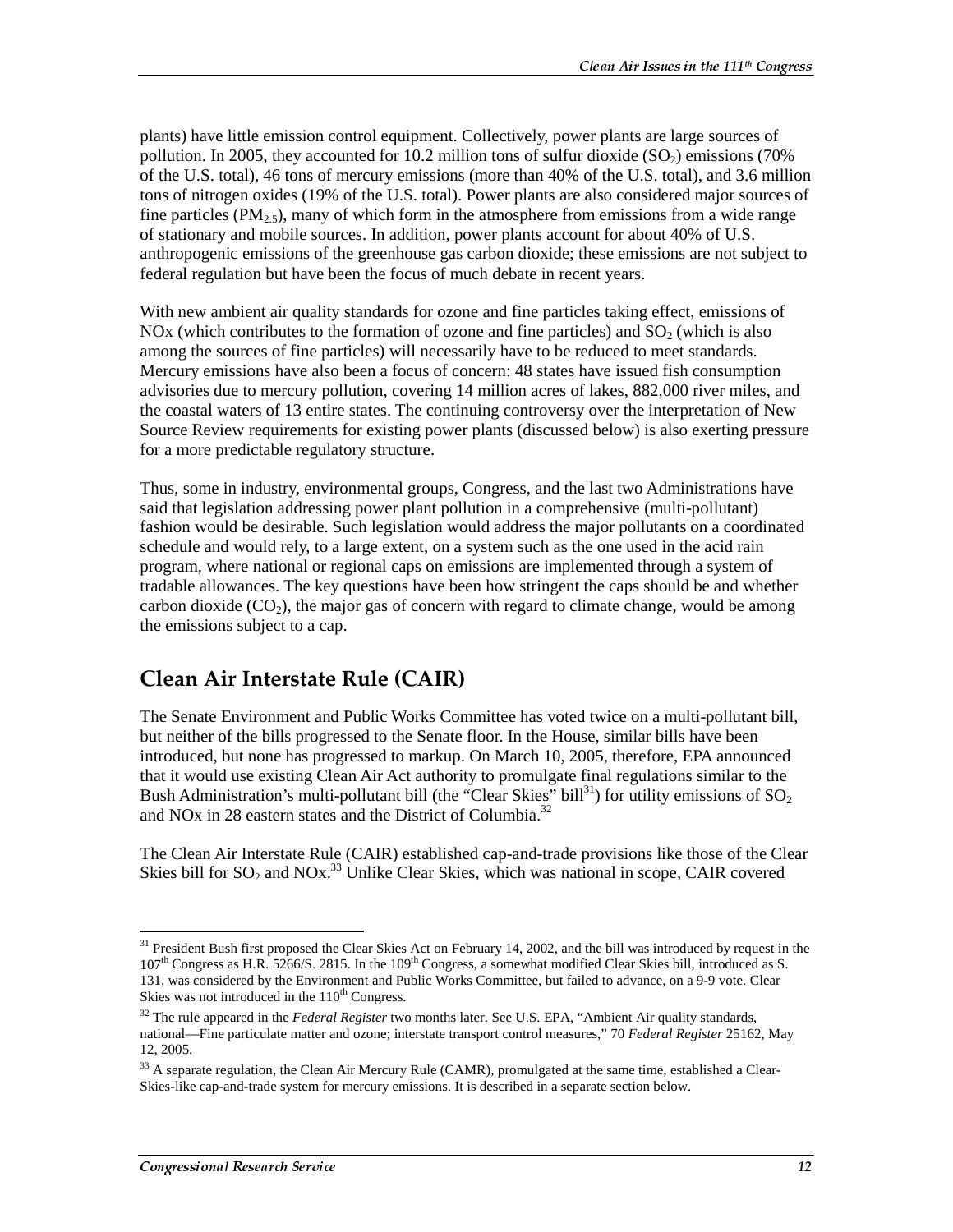only the eastern half of the country. Also, as a regulation, CAIR had no authority to allow EPA to remove other existing Clean Air Act requirements, as the Clear Skies bill would have done.

Under CAIR, EPA projected that nationwide emissions of  $SO_2$  would decline 53% by 2015 and NOx emissions 48%. The agency also projected that the rule would result in \$85-\$100 billion in health benefits annually by 2015, including the annual prevention of 17,000 premature deaths. CAIR's health and environmental benefits would be more than 25 times greater than its costs, according to EPA.

### North Carolina v. EPA

CAIR was one of the few Bush Administration environmental initiatives that was generally supported by environmentalists. It also had broad support among the regulated community. But a variety of petitioners, including the State of North Carolina, which argued that the rule was not strong enough to address pollution from upwind sources, and some individual utilities that felt they were unfairly treated by the rule's emission budgets, challenged the rule in the D.C. Circuit, and the court vacated it July 11, 2008. A unanimous court found that EPA had established a significant contribution made by power plants to nonattainment of standards or failure to maintain standards in downwind states, as required by Section 110 of the Clean Air Act, but the court concluded that the agency's methodology for establishing emission budgets for each state was unrelated to that  $\lim_{x \to 3^4}$  The court also found that the choice of 2015 for a second phase compliance deadline, based on technological and economic feasibility, ignored EPA's statutory mandate. And it found the fuel adjustment factors in the rule (which set more stringent requirements for natural gas- and oil-fired plants than for coal-fired ones) to be arbitrary and capricious. It concluded: "CAIR's flaws are deep. No amount of tinkering ... will transform CAIR, as written, into an acceptable rule."<sup>35</sup>

Despite the seemingly high hurdle set by the language the court used, EPA, environmental groups, and the utility and mining industries asked the court to review its decision. On December 23, 2008, the court modified its decision, allowing CAIR to remain in effect until a new rule is promulgated by EPA.<sup>36</sup> The court was not specific about how long this process would be allowed to take, but stated:

Though we do not impose a particular schedule by which EPA must alter CAIR, we remind EPA that we do not intend to grant an indefinite stay of the effectiveness of this court's decision. Our opinion revealed CAIR's fundamental flaws, which EPA must still remedy.<sup>37</sup>

#### **Effects of the Decision**

From a policy standpoint, the court's vacatur of CAIR removed the lynchpin of the Bush Administration's approach to clean air over the past eight years. CAIR was a principal means by which EPA projected that nonattainment areas in the eastern half of the country would attain the ozone and fine particulate National Ambient Air Quality Standards (NAAQS); in the agency's

 $\overline{a}$ 34 North Carolina v. EPA, 531 F.3d 896 (D.C. Cir. 2008).

<sup>35</sup> Id. at 930.

<sup>36</sup> North Carolina v. EPA, 2008 Westlaw 5335481 (D.C. ir. Dec. 23, 2008).

 $37$  Id. at  $*1$ .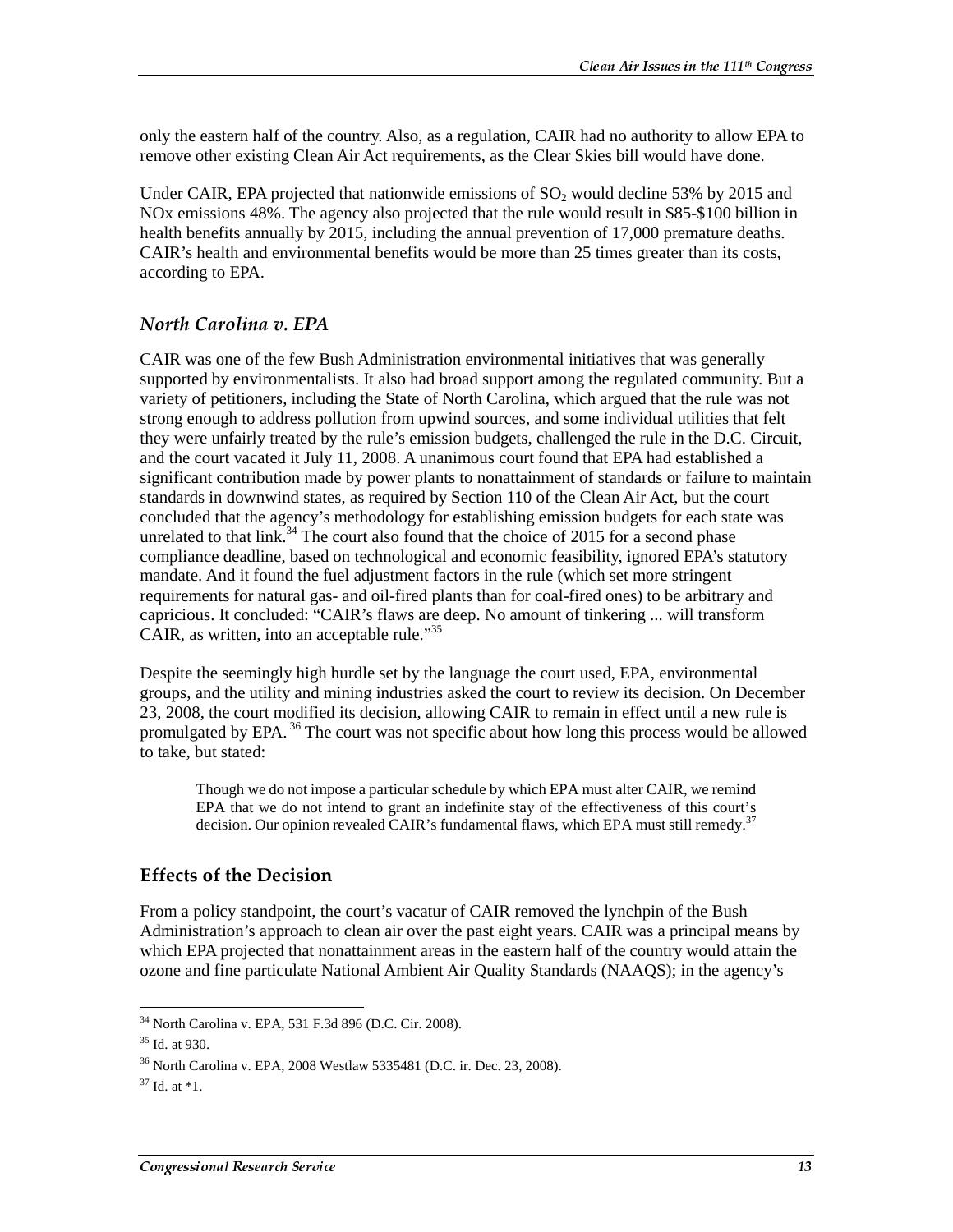analysis, it would also have been responsible for achieving the lion's share of reductions in mercury emissions from coal-fired power plants (as discussed further below); it would have addressed regional haze impacts from power plants; and it would have addressed state petitions to control upwind sources of ozone and fine particulate pollution, making controls on individual power plants under Section 126 of the Clean Air Act unnecessary, according to EPA. Thus, EPA asked the court to reconsider its decision, which led the court to announce that it would delay issuing its mandate.

The agency would presumably like to see the court's invalidation of CAIR reversed, not just delayed. Thus, the possibility exists that it might further appeal, either to the full (en banc) D.C. Circuit, or to the Supreme Court.

In addition to EPA, there is also general agreement among the states, electric utilities, and environmental groups that something like CAIR should be salvaged.

- Without CAIR, most eastern states would have huge gaps in their emission control programs, which would have to be filled by other regulatory measures if the states are to attain the NAAQS by the statutory deadlines. The states could be subject to sanctions, including a suspension of federal highway funding for new projects, if they fail to adopt such measures.
- For the utilities, CAIR was designed to build on the existing regulatory framework of cap-and-trade programs under the acid rain program and the "NOx SIP Call."<sup>38</sup> Anticipating the ability to bank and trade emission allowances under CAIR, numerous utilities have already invested in equipment to meet or exceed CAIR's requirements, the first phase of which are to be implemented this year.
- For environmental groups, which found little to their liking in the Bush Administration, CAIR was the major exception. They might be inclined to argue for a stronger version of CAIR—particularly its second phase, to be implemented in 2015—but they generally supported the basic approach.

#### **Issues to Be Resolved**

Assuming CAIR is to be salvaged, a number of questions need to be addressed, the most basic of which is whether the courts, EPA, or Congress will take the lead.

The **courts** might be the venue for further consideration of the issues if EPA or one of the plaintiffs chooses to appeal the D.C. Circuit's decision, either to the Court of Appeals en banc, or to the Supreme Court. An en banc reversal might provide the shortest path to CAIR's restoration; but the odds of such a reversal, given the panel's unanimous July 2008 decision, seem slim. Absent a reversal, the main effect of an appeal could be substantial further delay in resolving the issues raised by the court: if the Supreme Court were to accept the case, for example, it is doubtful that argument would be scheduled before fall 2009, with a decision in 2010. If an appeal to the en banc Court of Appeals is granted prior to consideration by the Supreme Court, more time is tacked on to the schedule. At the end of the process, EPA might be essentially where they are now, faced with the prospect of developing a new regulation.

 $\overline{a}$  $38$  The acid rain program is described above on p. 6. The NOx SIP Call implemented in 2004, is a cap-and-trade program for control of nitrogen oxide emissions in the eastern half of the country.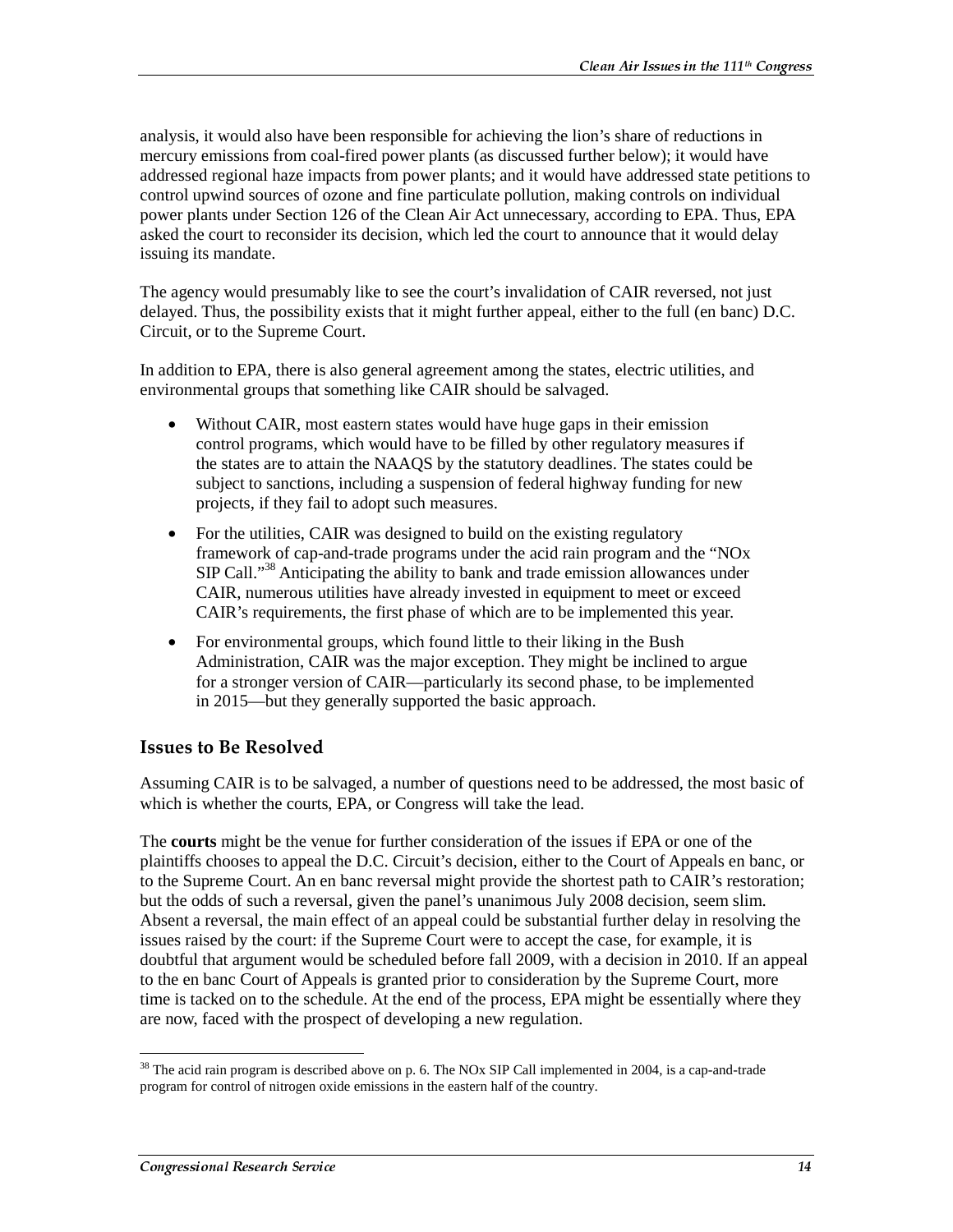If **EPA** undertakes to develop a replacement rule, as the D.C. Circuit has ordered, it will need to undertake additional analyses and restart the regulatory process. Developing, proposing, and promulgating the original rule took three to four years. There is every reason to believe a new regulation might take as long, or longer, in part because the agency must undertake a new round of analyses to determine the emission budgets for each state. The original CAIR modeling neglected to include sources other than power plants, an omission that would need to be rectified. In addition, EPA has tightened ambient air quality standards for ozone and particulates in the years since the original CAIR modeling was conducted, and the inventory of emissions sources has changed as a result of plant modifications, new construction, and the installation of pollution controls on a number of sources. All of this means that the agency will be starting from scratch and will need a significant amount of time to develop emissions budgets that would enable downwind states to reach attainment of the new NAAQS. Thus, it could be 2012 before EPA promulgated a replacement for CAIR.

Phase 1 of CAIR could continue to be implemented while EPA undertook these analyses; the principal result of a new regulatory process would be a new version of Phase 2, scheduled for implementation in 2015. Under CAIR, Phase 2 required only modest further reductions: the Phase 1 cap is set about 60% below baseline  $SO<sub>2</sub>$  emissions, with the Phase 2 cap an additional 13% below that; because banked allowances can be used in place of actual reductions, the actual  $SO<sub>2</sub>$ reductions in 2015 are projected by EPA to be only 54% compared to the 2010 baseline. For NOx, the Phase 1 cap is 45% below baseline, with Phase 2 providing an additional  $7\%$ <sup>39</sup> The technology is clearly available to do more: EPA modeling shows 40% of electric generating units without scrubbers in 2015, and 50% without the best available NOx control.<sup>40</sup> Thus, assuming that modeling shows that more reductions are needed for the states to attain NAAQS, the pressure would be on EPA to strengthen Phase 2.

In order to shorten the regulatory process and avoid litigation, some argue that **Congress** needs to resolve the issues posed by the CAIR court decision. Over the past decade, several dozen multipollutant bills would have addressed  $SO<sub>2</sub>$  and NOx emissions from power plants through a capand-trade system, most of them in conjunction with controls on mercury and  $CO<sub>2</sub>$ . If legislation is to be considered now, the issues might, therefore, include not only the stringency and timing of  $SO<sub>2</sub>$  and NOx controls, but also whether to include mercury and  $CO<sub>2</sub>$  controls in the bill.

## Clean Air Mercury Rule (CAMR)

#### **Background**

Regulation of mercury emissions, in particular, has a complicated legislative and regulatory history, dating back to the 1990 Clean Air Act Amendments. EPA was required by that legislation and a 1998 consent agreement to determine whether regulation of mercury from power plants under Section 112 of the Clean Air Act was appropriate and necessary. Section 112 is the section that regulates emissions of hazardous air pollutants. In general, it requires EPA to set standards based on the Maximum Achievable Control Technology (a term defined with great precision in

 $\overline{a}$ 39 See CRS Report RL32927, *Clean Air Interstate Rule: Review and Analysis*, Table 5.

<sup>40</sup> U.S. EPA, Office of Air Quality Planning and Standards, *Regulatory Impact Analysis of the Clean Air Mercury Rule*, March 2005, Table 7-9, p. 7-8, http://www.epa.gov/ttn/atw/utility/ria\_final.pdf. Hereafter, "Mercury RIA." The technologies referred to are flue gas desulfurization (FGD) scrubbers and selective catalytic reduction (SCR) for NOx.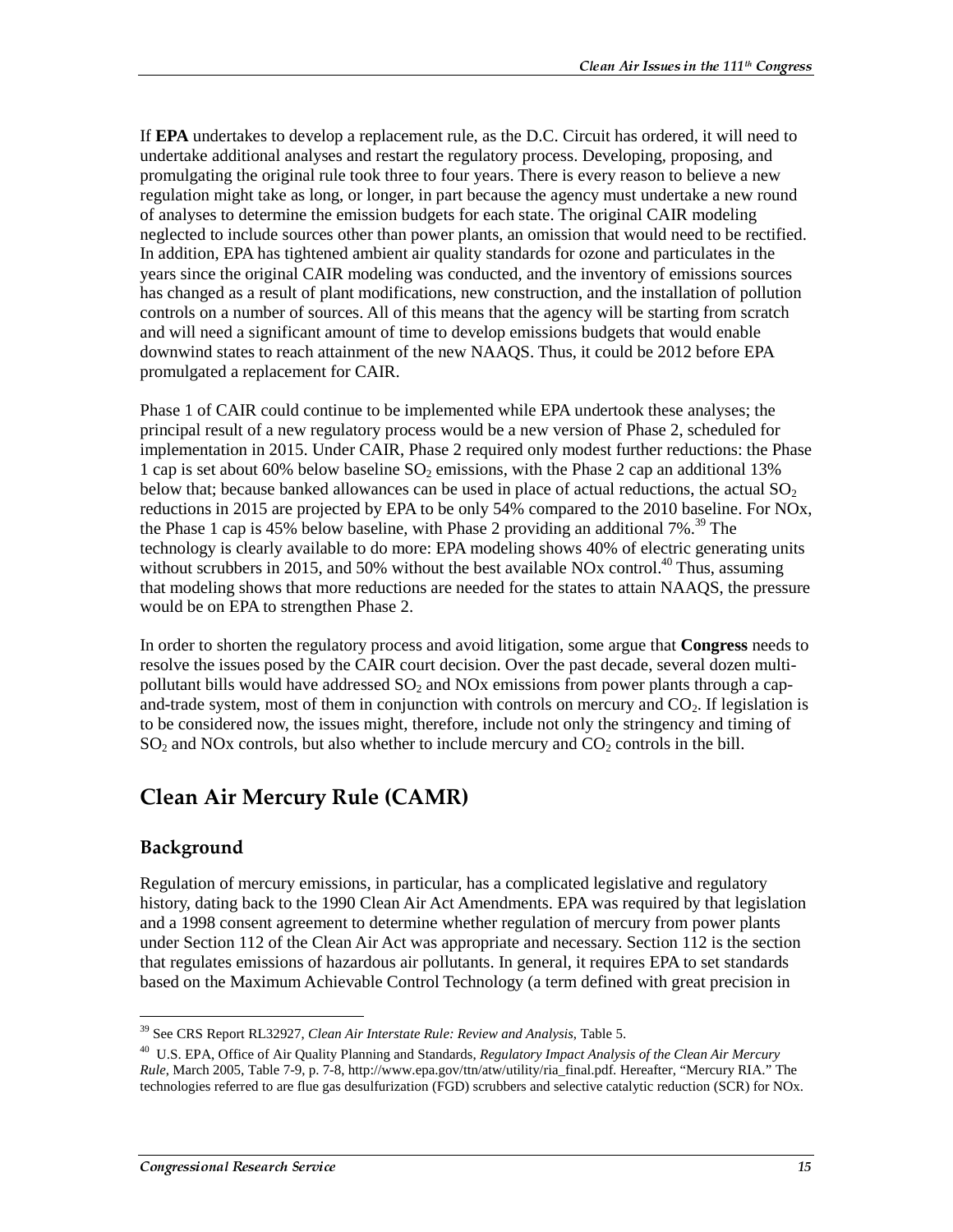the act), and to impose the MACT standards at each individual emissions source. In a December 2000 regulatory finding, EPA concluded that regulation of mercury from power plants under Section 112 was appropriate and necessary. The finding added coal- and oil-fired electric generating units to the list of sources of hazardous air pollutants, and triggered other provisions of the 1998 consent agreement: that the agency propose MACT standards for them by December 15, 2003, and finalize the standards by March 15, 2005.

Rather than promulgate MACT standards, however, EPA reversed its December 2000 finding in March 2005, and established through regulations a national cap-and-trade system for power plant emissions of mercury, the Clean Air Mercury Rule (CAMR). Under CAMR, the final cap would have been 15 tons of emissions nationwide in 2018 (about a 70% reduction from 1999 levels, when achieved). There would also have been an intermediate cap of 38 tons in 2010, well above EPA's projection of emissions in that year. $41$ 

Under the cap-and-trade system, utilities could either control the pollutant directly or purchase excess allowances from other plants that instituted controls more stringently or sooner than required. As with the acid rain and CAIR cap-and-trade programs, early reductions under CAMR could have been banked for later use, which the agency itself said would result in utilities delaying compliance with the full 70% reduction until well beyond 2018, as they used up banked allowances rather than installing further controls. The agency's analysis projected actual emissions to be 24.3 tons (less than a 50% reduction) as late as 2020. Full compliance with the 70% reduction would have been delayed until after  $2025<sup>42</sup>$  (For additional information on the mercury rule, see CRS Report RL32868, *Mercury Emissions from Electric Power Plants: An Analysis of EPA's Cap-and-Trade Regulations*.)

### New Jersey v. EPA

The CAMR rule was immediately challenged in petitions for review filed by New Jersey and 16 other states as well as other petitioners.<sup>43</sup> The D.C. Circuit, in a 3-0 decision handed down February 8, 2008,<sup>44</sup> vacated the rule. The court found that once the agency had listed electric generating units (EGUs) as a source of hazardous air pollutants, it had to proceed with MACT regulations under Section 112 of the act unless it "delisted" the source category, under procedures the act sets forth in Section  $112(c)(9)$ . Delisting would have required the agency to find that no EGU's emissions exceeded a level adequate to protect public health with an ample margin of safety, and that no adverse environmental effect would result from any source—a difficult test to meet, given the agency's estimate that EGUs are responsible for more than 40% of mercury emissions from all U.S. sources. Rather than delist the EGU source category, the agency had maintained that it could simply reverse its December 2000 "appropriate and necessary" finding, a decision that was much simpler because there were no statutory criteria to meet. The court found this approach unlawful. "This explanation deploys the logic of the Queen of Hearts, substituting EPA's desires for the plain text of Section  $112(c)(9)$ ," the court said in its opinion.<sup>45</sup>

 $\overline{a}$ <sup>41</sup> The agency projected emissions at 31 tons in 2010 even if 99% of the generating units installed no mercury control equipment.

 $^{42}$  U.S. EPA, Mercury RIA, previously cited, Table 7-3, p. 7-5.

<sup>&</sup>lt;sup>43</sup> Seven other states joined EPA in defending the rule.

<sup>44</sup> New Jersey v. EPA, 517 F.3d 574 (D.C. Cir. 2008).

 $45$  Id. at 582.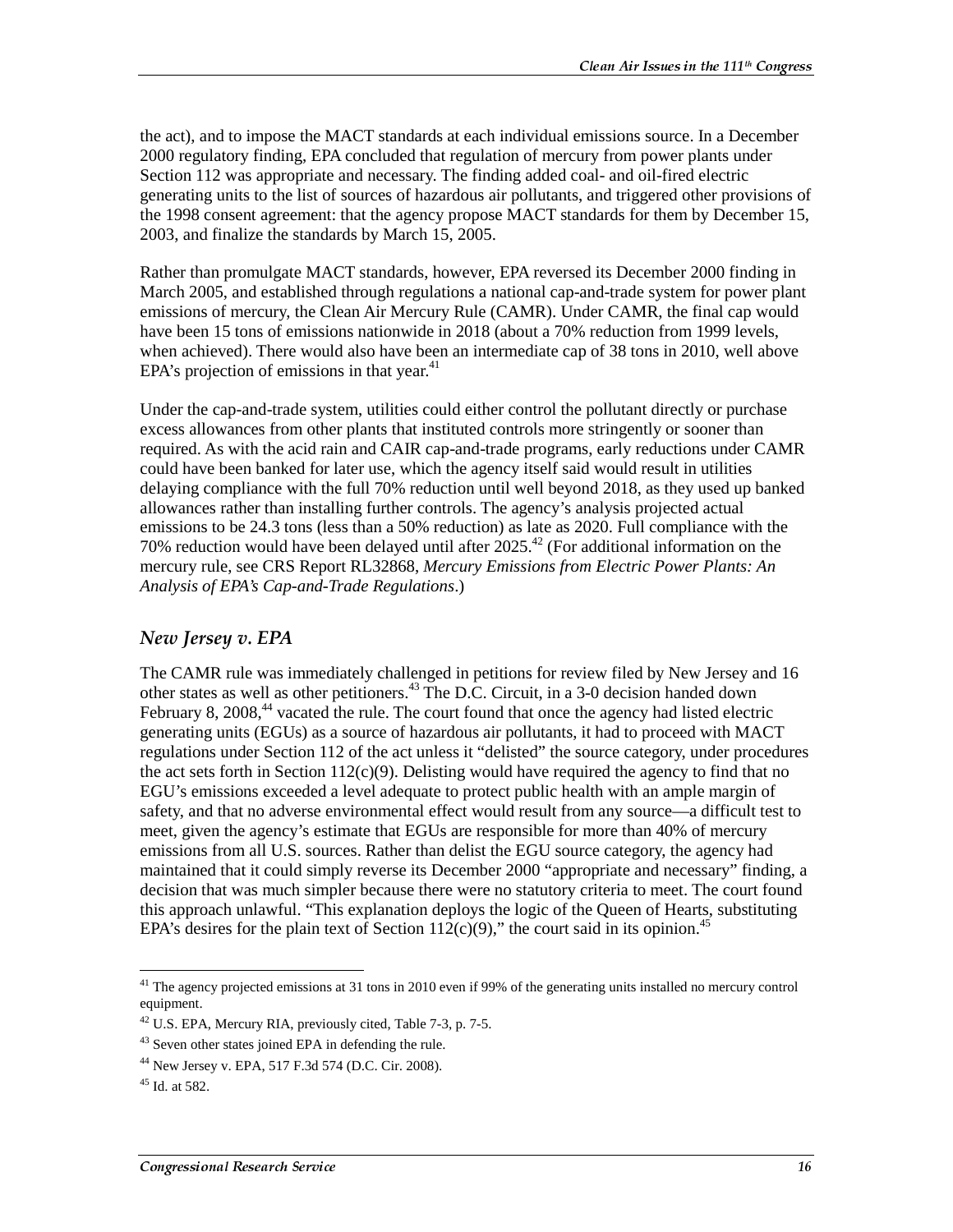### Other Mercury Issues

Besides the question of whether EPA complied with the law's requirements, critics found other reasons to oppose EPA's cap-and-trade approach to controlling mercury. One of the main criticisms has been that it would not address "hot spots," areas where mercury emissions and/or concentrations in water bodies are greater than elsewhere. In fact, under a cap-and-trade system, nothing would prevent emissions from increasing at hot spots. Many also argued that the mercury regulations should have been more stringent or implemented more quickly than the cap-and-trade regulations would have required. These arguments have found a receptive audience in the states: about 20 states have promulgated requirements stricter than the federal program, with several requiring 80% to 90% mercury reductions before 2010. (For additional information, see CRS Report RL33535, *Mercury Emissions from Electric Power Plants: States Are Setting Stricter Limits*.)

## Next Steps

Under the D.C. Circuit's ruling, unless EPA delists the power plant category, it would appear that the agency does not have the legislative authority to establish a cap-and-trade program for their mercury emissions: it must impose MACT standards on each individual plant once it has listed the category. The agency can, of course, appeal the court's ruling: on October 17, 2008, it petitioned for certiorari to the Supreme Court.<sup>46</sup> If this petition is denied or if the Court rules against EPA, it will need to proceed with the development of MACT standards.

To speed this process, Senator Carper introduced S. 2643 in the  $110<sup>th</sup>$  Congress. It would have required the Administrator to propose MACT standards no later than October 1, 2008, and would have required new and existing power plants to achieve a reduction in mercury emissions of not less than 90%. (For additional information, see CRS Report RS22817, *The D.C. Circuit Rejects EPA's Mercury Rules: New Jersey v. EPA.*) Similar legislation could be introduced in the  $111<sup>th</sup>$ Congress, but a likely alternative, if legislation is to be considered, might be to combine mercury requirements with controls on  $SO_2$  and  $NOx$  in a multi-pollutant bill.

In the meantime, while the agency and Congress consider their options, or while the agency develops new regulations in response to the court's remand, new coal-fired electric generating units and modifications of existing units will be required to obtain permits under a provision of the law known as the "MACT hammer" (Section  $112(g)(2)$ ). Under this provision, if no applicable emission limits have been established, no person may construct a new major source or modify an existing major source in the category unless the Administrator or the state determine on a case-by-case basis that they meet MACT emission limits. On February 28, 2008, the Natural Resources Defense Council (NRDC) released a list of 32 coal-fired power plants in 13 states that it believes must now adopt MACT mercury controls under this provision.<sup>47</sup>

 $\overline{a}$ 46 77 U.S.LW 3253 (No. 08-512).

<sup>&</sup>lt;sup>47</sup> NRDC, "32 Coal-Fired Power Plants in 13 States Now Up in the Air After Major Court Ruling on Mercury," Press Release, February 28, 2008, at http://www.nrdc.org/media/2008/080228.asp.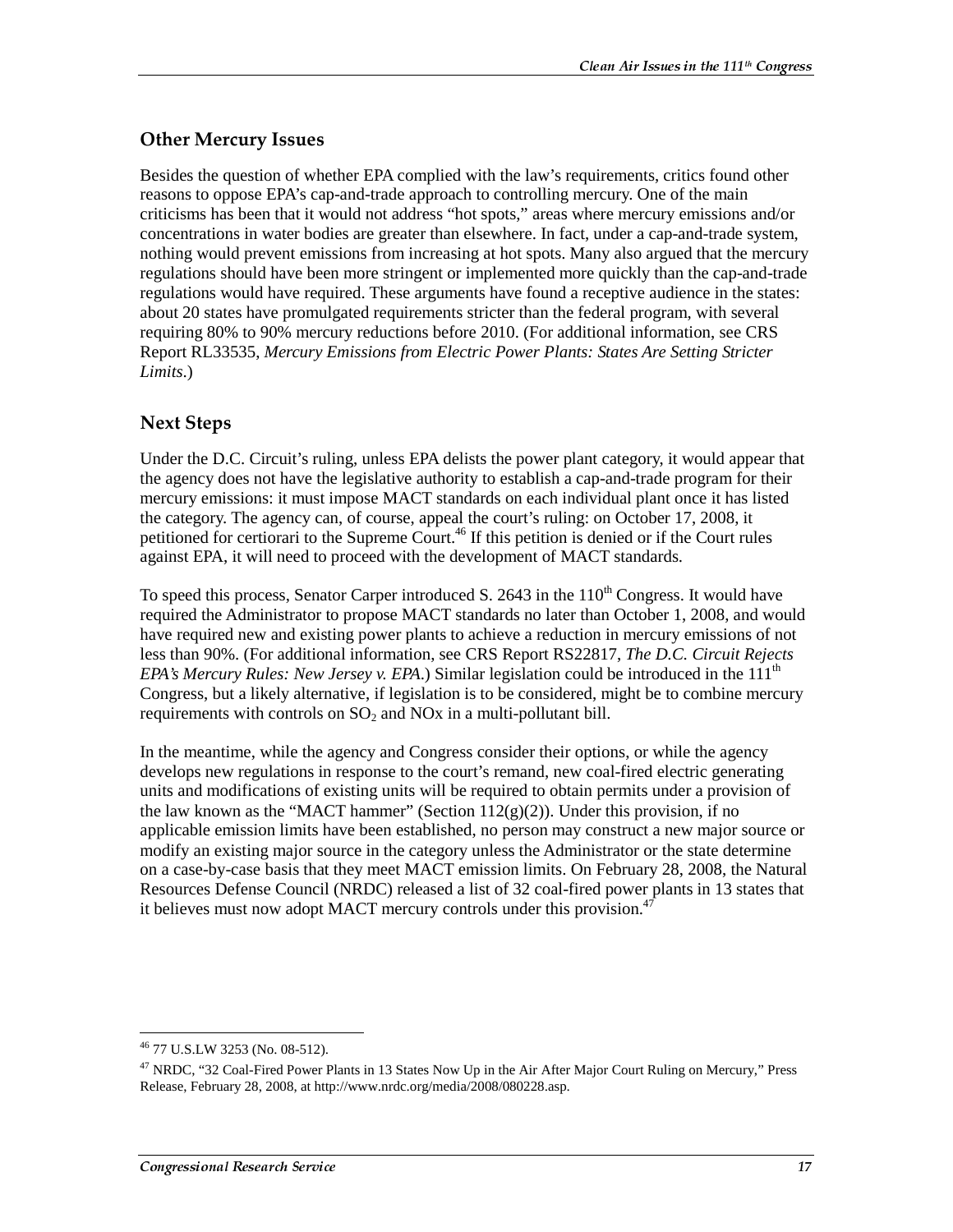## CO<sub>2</sub> Emissions from Power Plants

In addition to  $SO_2$ , NOx, and mercury, power plants are also the source of 40% of the nation's emissions of  $CO<sub>2</sub>$ , the principal greenhouse gas. The interrelationship of  $CO<sub>2</sub>$  with the other three types of emissions suggests to some that the best approach to regulation would be to address all four pollutants at the same time. For example, if  $SO<sub>2</sub>$  and NOx are addressed separately from mercury and  $CO<sub>2</sub>$ , the most cost-effective control strategies for a coal-fired EGU might be to burn low sulfur coal and buy NOx emission allowances. If mercury and  $CO<sub>2</sub>$  reductions are required simultaneously, then switching fuels (from coal to natural gas) begins to make more sense, since natural gas emits no  $SO_2$ , no mercury, and significantly less  $CO_2$  and NOx. A multi-pollutant approach also makes renewable fuels and nuclear power more competitive with coal.

## New Source Review

A related issue that has driven some of the debate over the regulation of power plant emissions is whether EPA has adequately enforced existing regulations, using a process called New Source Review (NSR). The New Source Review debate has occurred largely in the courts. EPA took a more aggressive stance on NSR late in the Clinton Administration, filing lawsuits against 13 utilities for violations at 51 plants in 13 states. The Bush Administration took action against an additional half a dozen utilities and, after years of negotiation, has settled many of the original suits. In the meantime, however, it proposed major changes in the NSR regulations that critics argue would have weakened or eliminated New Source Review as it pertains to modifications of existing plants.

The controversy over the NSR process stems from EPA's use of it to require the installation of best available pollution controls on existing stationary sources of air pollution that have been modified. The Clean Air Act requires that plants undergoing modifications meet these NSR requirements, but industry has often avoided the NSR process by claiming that changes to existing sources were "routine maintenance" rather than modifications. In the 1990s, EPA began reviewing records of electric utilities, petroleum refineries, and other industries to determine whether the changes were, in fact, routine. As a result of these reviews, since late 1999, EPA and the Department of Justice have filed suit or administrative actions against numerous large sources of pollution, alleging that they made major modifications to their plants, extending plant life and increasing output, without undergoing required New Source Reviews and without installing best available pollution controls.

Of the utilities charged with NSR violations, at least 13 have settled with the EPA, generally without going to trial. Under the settlements, they have agreed to spend about \$10 billion on pollution controls or fuel switching to reduce emissions at their affected units. Combined, these companies will reduce pollution by 1.65 million tons annually.<sup>48</sup> Since July 25, 2000, the agency has also reached 17 agreements with petroleum refiners representing three-fourths of industry capacity. The refiners agreed to settle potential charges of NSR violations by paying fines and installing equipment to eliminate 315,000 tons of pollution.

 $^{48}$  Total emissions of SO<sub>2</sub> and NOx from all sources nationwide were 37 million tons in 2003. Thus, settlements with the 13 utilities will eliminate about 5% of total emissions of the two pollutants.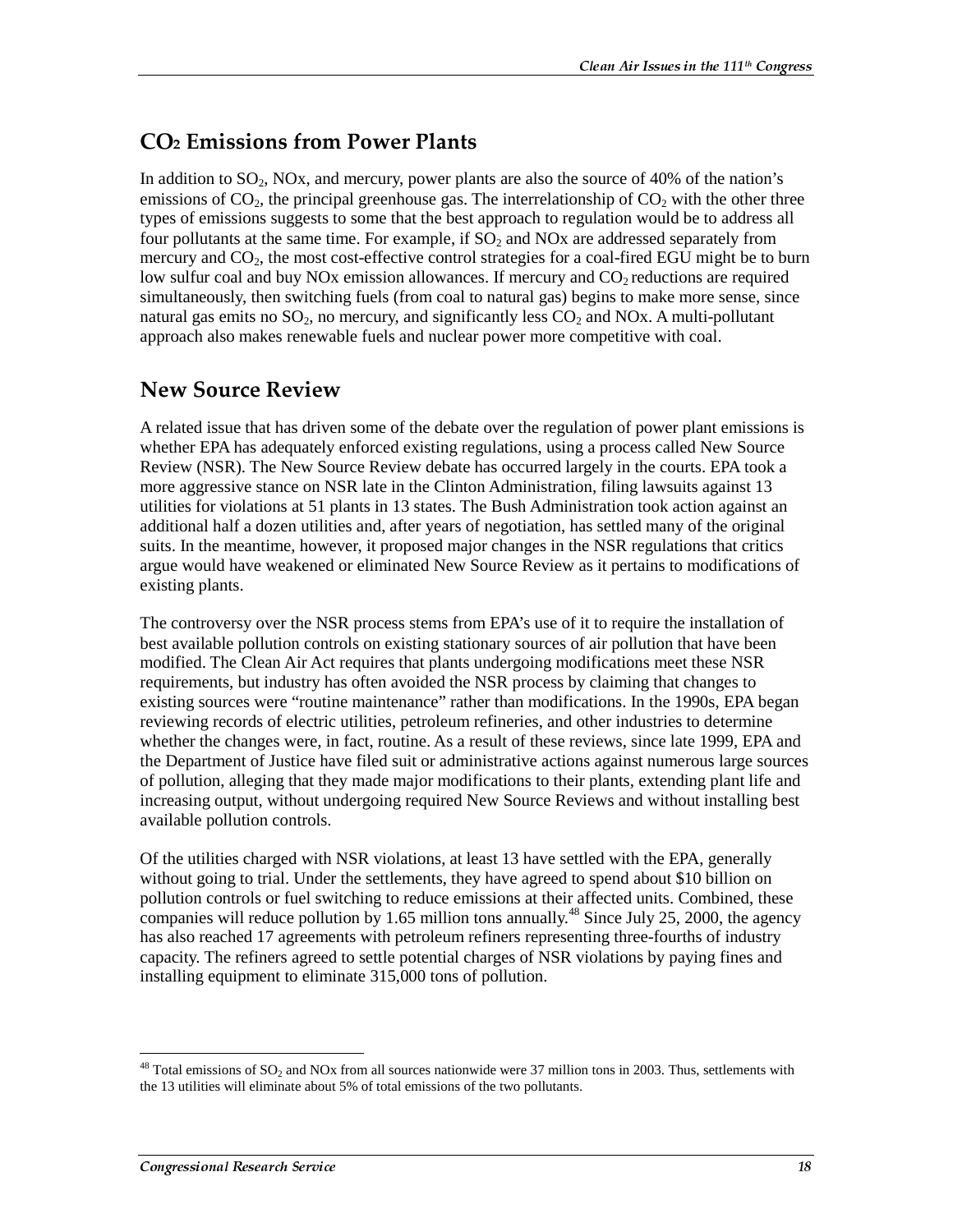The courts have generally sided with the Clinton Administration's interpretation of NSR. In the first case to go to trial, the U.S. District Court for the Southern District of Ohio found that Ohio Edison had violated the Clean Air Act 11 times in modifying its W. H. Sammis power plant.<sup>49</sup> The company subsequently settled the case, agreeing to spend \$1.1 billion to install controls that are expected to reduce pollution by 212,000 tons annually. A second case, involving Duke Energy, was initially decided in the utility's favor, but on appeal to the Supreme Court, the utility lost. The issue in that case involved whether EPA should consider the hourly emissions rate or the annual total of emissions in deciding whether to apply NSR. The U.S. District Court for the Middle District of North Carolina, in a decision upheld by the Fourth Circuit Court of Appeals, held that the company was not required to undergo NSR and install more stringent pollution controls since the maximum hourly emissions rate did not increase as a result of the modifications, even if annual emissions did increase.<sup>50</sup> On April 2, 2007, the Supreme Court overturned the lower court rulings in a unanimous decision, finding that EPA's regulations, promulgated in 1980, clearly specified an increase in actual annual emissions as the measure of whether a permit for a modification was required. $51$ 

While pursuing these enforcement actions, the Bush Administration promulgated a number of changes to the NSR regulations that would have made future enforcement of NSR less likely. In December 2002 and October 2003, the agency promulgated five sets of changes to the NSR rules. The most controversial were new regulations defining what constitutes routine maintenance.<sup>52</sup> The new regulations would have exempted industrial facilities from undergoing NSR (and thus from installing new emission controls) if the cost of the replacement components was less than 20% of the replacement value of the process unit. Using this benchmark, few, if any, plant modifications would trigger new pollution controls. Fifteen states, three municipalities, and several environmental groups filed suit to block this "equipment replacement / routine maintenance" rule. The rule was stayed by the U.S. Court of Appeals for the D.C. Circuit on December 24, 2003, and on March 17, 2006, a three-judge panel of the court unanimously struck the rule down.<sup>53</sup> In its decision, the court held that EPA's attempt to change the NSR regulations was "contrary to the plain language" of the Clean Air Act.<sup>54</sup>

EPA proposed further changes to the NSR regulations on October 20, 2005, and September 14, 2006.<sup>55</sup> For the most part, these regulations have yet to be promulgated. Under the October 2005 proposal, power plants could modify existing facilities without triggering NSR, provided that the facility's "maximum hourly emissions achievable" after the changes were no greater than the same measure at any point during the past five years. The new rule would have effectively allowed increases in annual emissions without an NSR permit, if a modification led to an increase

<sup>&</sup>lt;sup>49</sup> United States v. Ohio Edison Co., 276 F. Supp. 2d 829 (S.D. Ohio 2003).

<sup>&</sup>lt;sup>50</sup> United States v. Duke Energy Corp., 278 F.Supp. 2d 619 (M.D.N.C. 2003), *affirmed*, 411 F. 3d 539 (4<sup>th</sup> Cir., 2005). 51 Environmental Defense v. Duke Energy Corp., 549 U.S. 561 (2007).

 $52$  U.S. EPA, "Prevention of significant deterioration and nonattainment new source review; routine maintenance, repair and replacement," 68 *Federal Register* 61247, October 7, 2003.

<sup>53</sup> New York v. EPA, 443 F.3d 880 (D.C. Cir. 2006) cert. denied, 127 S.Ct. 2127 (2007).

<sup>54</sup> Id. at 883.

<sup>&</sup>lt;sup>55</sup> U.S. EPA, "Air pollution; standards of performance for new stationary sources: Electric generating units; emissions test," 70 *Federal Register* 61081, October 20, 2005, and "Prevention of significant deterioration and nonattainment new source review; debottlenecking, aggregation, and project netting," 71 *Federal Register* 54235, September 14, 2005. The September 2006 proposal, parts of which were finalized January 13, 2008, would limit application of NSR by allowing plants to consider emissions only from the unit undergoing modification, rather than the entire plant, in determining whether NSR applies.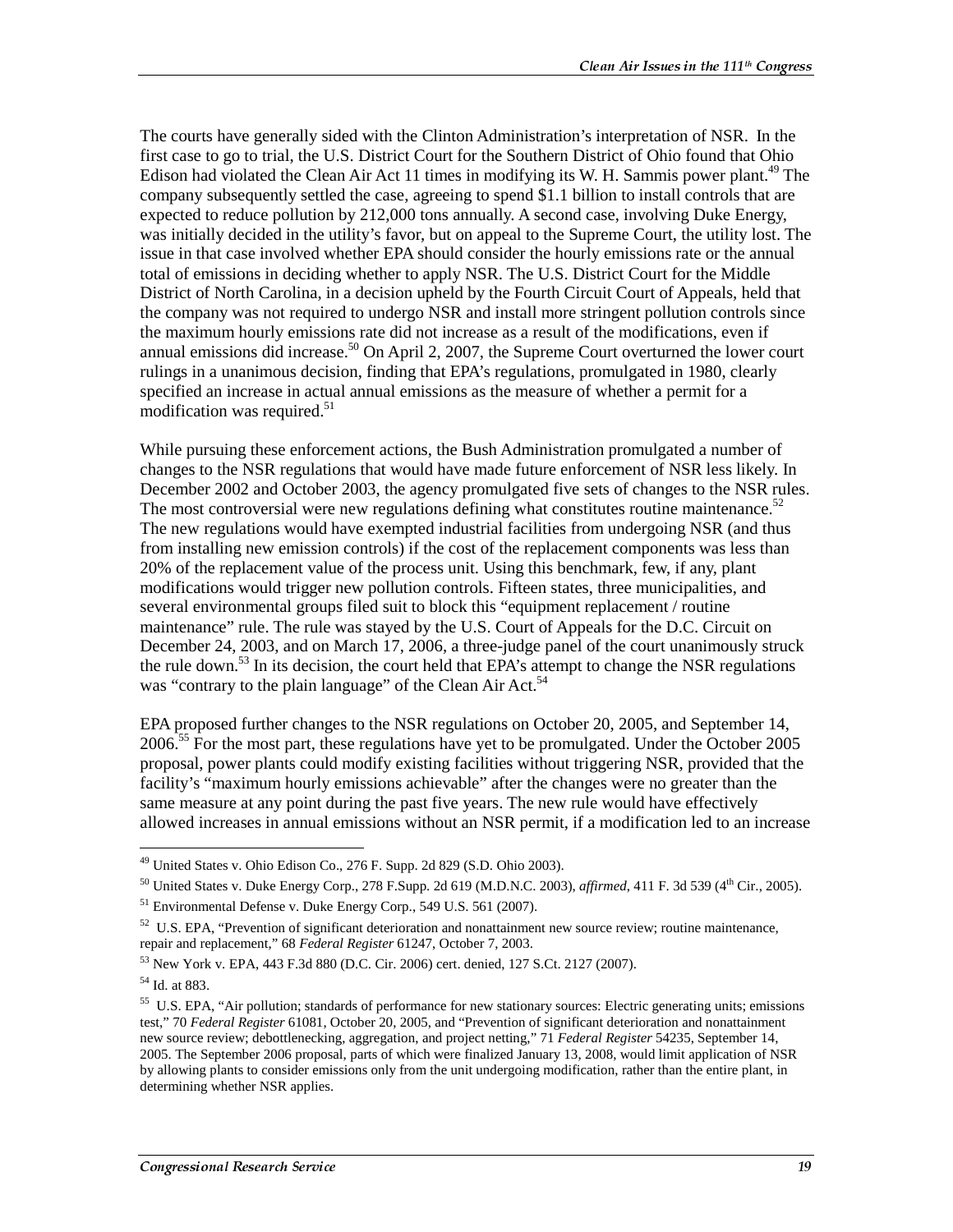in the hours of operation of a facility. The agency's proposal stated that this change would establish a uniform national emissions test, in conformance with the Fourth Circuit's decision in the *Duke Energy* case, and it downplayed the significance of the change in light of "substantial emissions reductions from other CAA [Clean Air Act] requirements that are more efficient,<sup>556</sup> an allusion to CAIR.

Since that time, both of these justifications have disappeared—the Fourth Circuit decision being overturned by the Supreme Court, and the "more efficient" reduction requirements (CAIR) now being vacated by the D.C. Circuit. Thus, the rule has not been promulgated, and now seems unlikely to go forward.

At Congress's direction, the National Academy of Sciences began a review of the NSR program in May 2004. An interim report, released in January 2005, said the committee had not reached final conclusions, but it also said, "In general, NSR provides more stringent emission limits for new and modified major sources than EPA provides in other existing programs" and "It is ... unlikely that Clear Skies would result in emission limits at individual sources that are tighter than those achieved when NSR is triggered at the same sources."<sup>57</sup> The final report, issued July 21, 2006, was ambivalent in many of its conclusions, but it found that:

[m]ore than 60% of all coal-fired electricity-generation capacity in the United States currently lacks the kinds of controls for  $SO<sub>2</sub>$  and NOx emissions that have been required under NSR. Also, the older facilities are more likely than newer facilities to undergo maintenance, repair, and replacement of key components, so a substantial portion of emissions from the electricity-generating sector is potentially affected by the NSR rule changes.<sup>58</sup>

Besides the NAS study, on April 21, 2003, the National Academy of Public Administration (NAPA) released a report commissioned by Congress that made sweeping recommendations to modify NSR. The study panel recommended that Congress end the "grandfathering" of major air emission sources by requiring all major sources that have not obtained an NSR permit since 1977 to install Best Available Control Technology or Lowest Achievable Emissions Rate control equipment. In the interim, the NAPA panel concluded, the EPA and the Department of Justice should continue to enforce NSR vigorously, especially for changes at existing facilities.<sup>59</sup>

The continuing controversy over NSR, the court decisions involving CAIR and CAMR, and the prominence of the electric power industry's  $CO<sub>2</sub>$  emissions might all be addressed through multipollutant legislation. On the other hand, legislation addressing emissions from utilities could find itself competing for priority in the committees of jurisdiction with economy-wide climate change cap-and-trade legislation. As of early January, neither the new Administration nor Congressional leaders have addressed this choice.

<sup>56 70</sup> *Federal Register* 61083, October 20, 2005.

<sup>57</sup> National Research Council of the National Academies, *Interim Report of the Committee on Changes in New Source Review Programs for Stationary Sources of Air Pollutants* (Washington, DC: The National Academies Press, 2005), p. 27.

<sup>58</sup> National Research Council of the National Academies, *New Source Review for Stationary Sources of Air Pollutants* (Washington, DC: The National Academies Press, 2006), Prepublication Copy, p. 3.

<sup>59</sup> National Academy of Public Administration, *A Breath of Fresh Air: Reviving the New Source Review Program*, Summary Report, April 2003, p. 3.